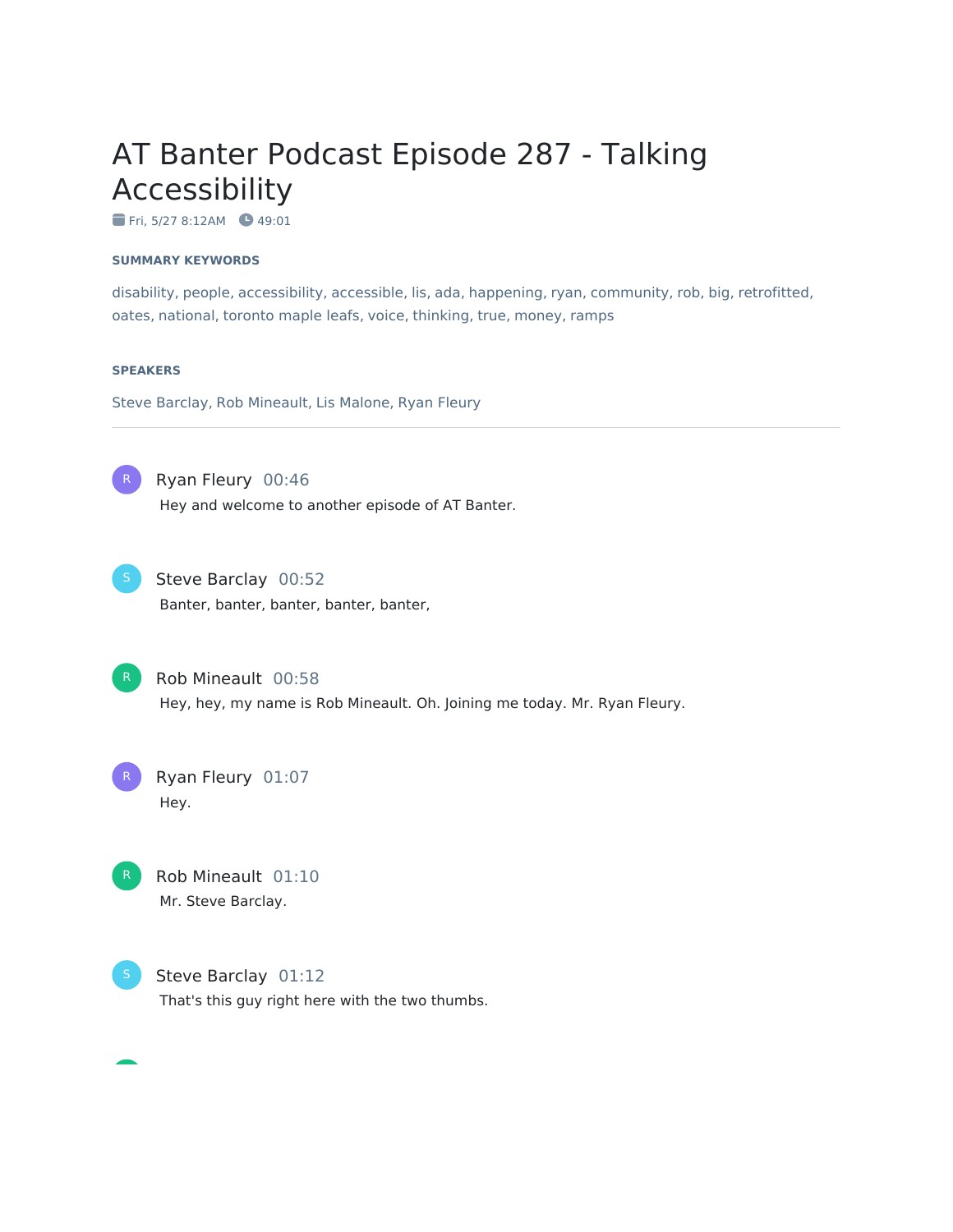

Rob Mineault 01:16 And Miss Lis Malone

Lis Malone 01:20 The girl with two thumbs down.



## Rob Mineault 01:23

Thumbs down? Why thumbs down today? Downing? Thumbs Downing?



#### Lis Malone 01:28

I'm, well, I'm a little shocked that Tampa Bay swept the Panthers.



## Steve Barclay 01:36

Yeah, we're surprised at that one. Would have figured they had at least one in them.



#### Lis Malone 01:41

Yeah, that was that was rough. So I have to Yeah. So I'm a little I'm definitely a little upset about that. But it's all right over.



#### Rob Mineault 01:54

All right. Listen. Okay. I know last week, we started the show up and we talked sports. So I feel like we set a little precedent. So that's fine. Having a little sports corner. Let's go. Who? Who won the game? What's going on? Who's in the playoffs? Are we at the playoffs?



#### Lis Malone 02:14

Yes. Yes. And you have there are two Canadian teams still in it that are fighting now they're duking it out.



#### Steve Barclay 02:20

It's great battle of Alberta. Battle of Alberta carries on again tonight. Two games to one.

Lic Malone 02:28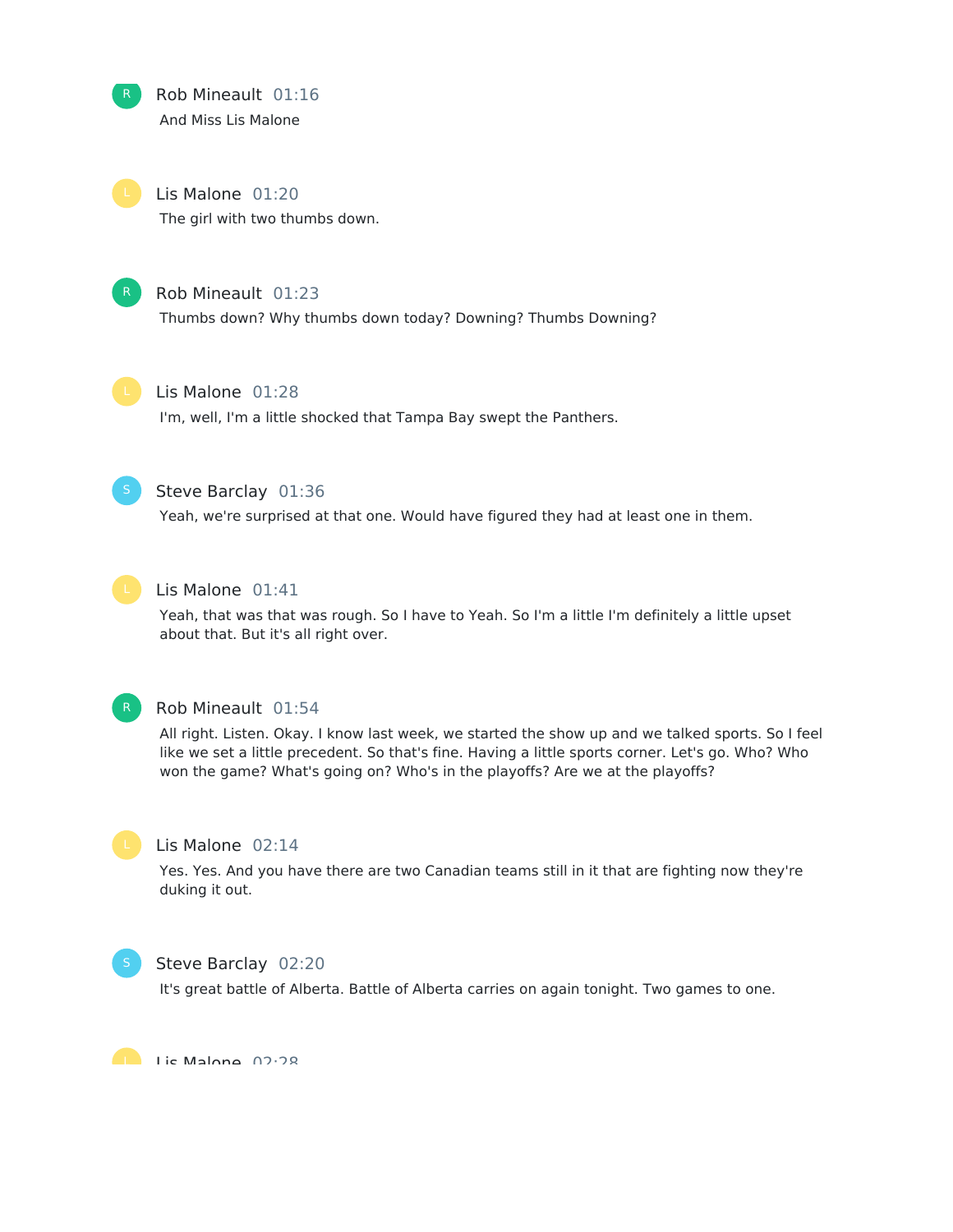Lis Malville 02.20 That would be the Oilers and the Flames.





Ryan Fleury 02:35 Go sports.



## Rob Mineault 02:37

Yeah, how is sports doing? I don't know why that cracks Ryan up. Makes him lose it.



## Ryan Fleury 02:49

I just see you already like this big, big foam finger and some sort of funky cap and just goes "Go Sports!". Just have this image.



#### Steve Barclay 02:59

Well, there's been changes in management and Australian hockey. We know that much.



#### Rob Mineault 03:03

Oh, yes, that's right. Yeah, no, I wonder what their season is going to be like?

Steve Barclay 03:07 Who knows? Right?



#### Rob Mineault 03:11

All right. Okay. Are we done with the sports thing? Are we done?



S Steve Barclay 03:15

Totally, totally done. We were sort of waiting for it.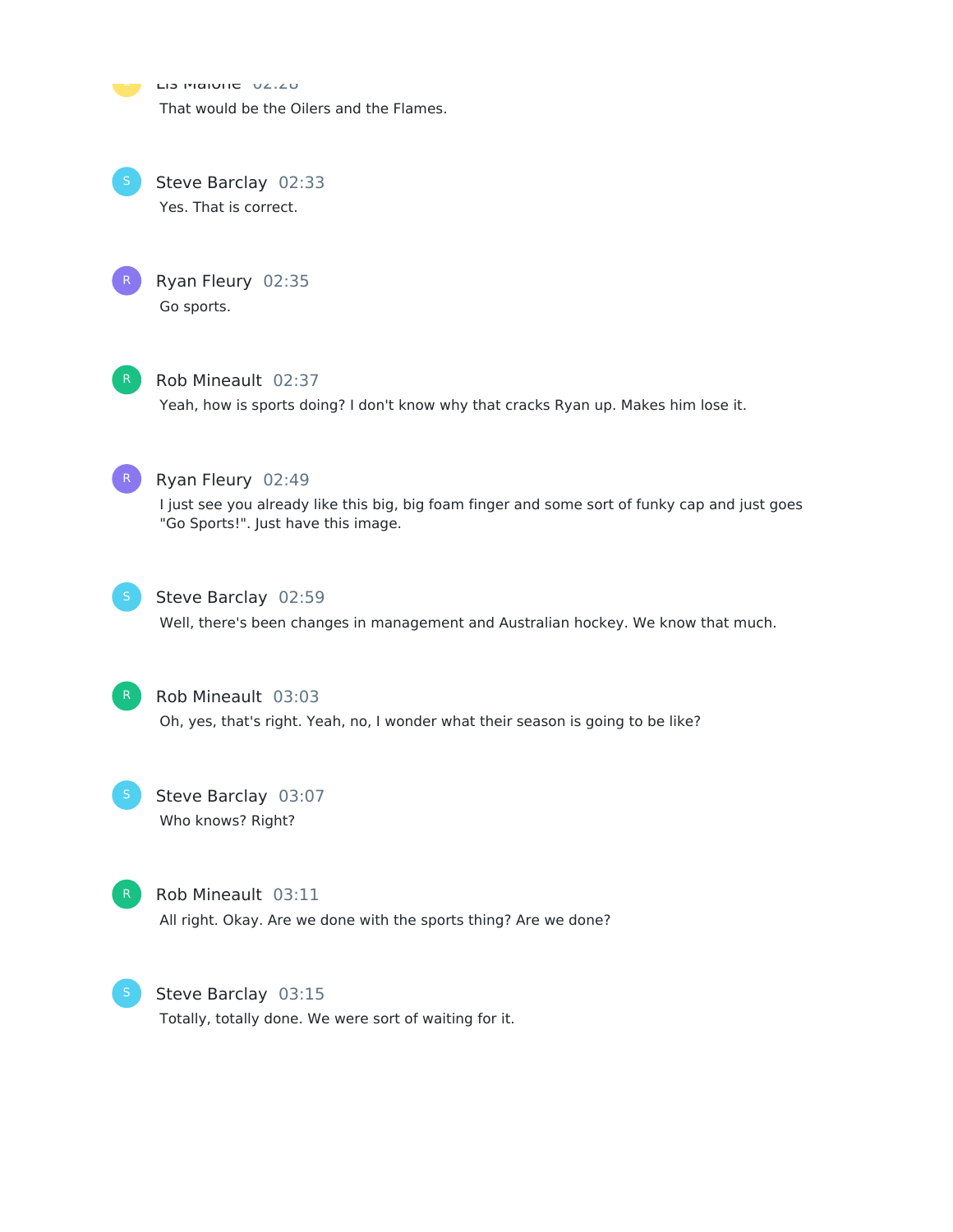## Rob Mineault 03:18

So just so the audience knows, because we've kind of we're tickling with a feather we might as welljust go down. So Liz, who are you, who's your team? Who are you hoping is going to win and get into the playoffs?



Lis Malone 03:32 You mean in the playoffs?



Rob Mineault 03:35 Whatever.



#### Lis Malone 03:36

Okay, so, so the Carolina Hurricanes are still in it. And they are. They're they're they're duking it out with the Rangers? I think they're gonna take them. I think they're up to games to one if I'm not mistaken. Tampa Bay is proceeding because they beat the Panthers. You got the Oilers and the flames and just as Steve said, there, you're playing tonight. And then the other two teams are St. Louis and Colorado.



## Rob Mineault 04:03

No Lis, who are you hoping wins?



#### Lis Malone 04:11

Well, my team's been out when it didn't even make the Playoffs.



#### Rob Mineault 04:13

So who's your substitute team? Who do you like, in all of those?



#### Lis Malone 04:17

I probably I'm gonna have to stick with the with the Canes because that's my my new local. That's my local team now.



#### Rob Mineault 04:25

So, gotcha. Okay. Yeah. Excellent. And what about you, Steve?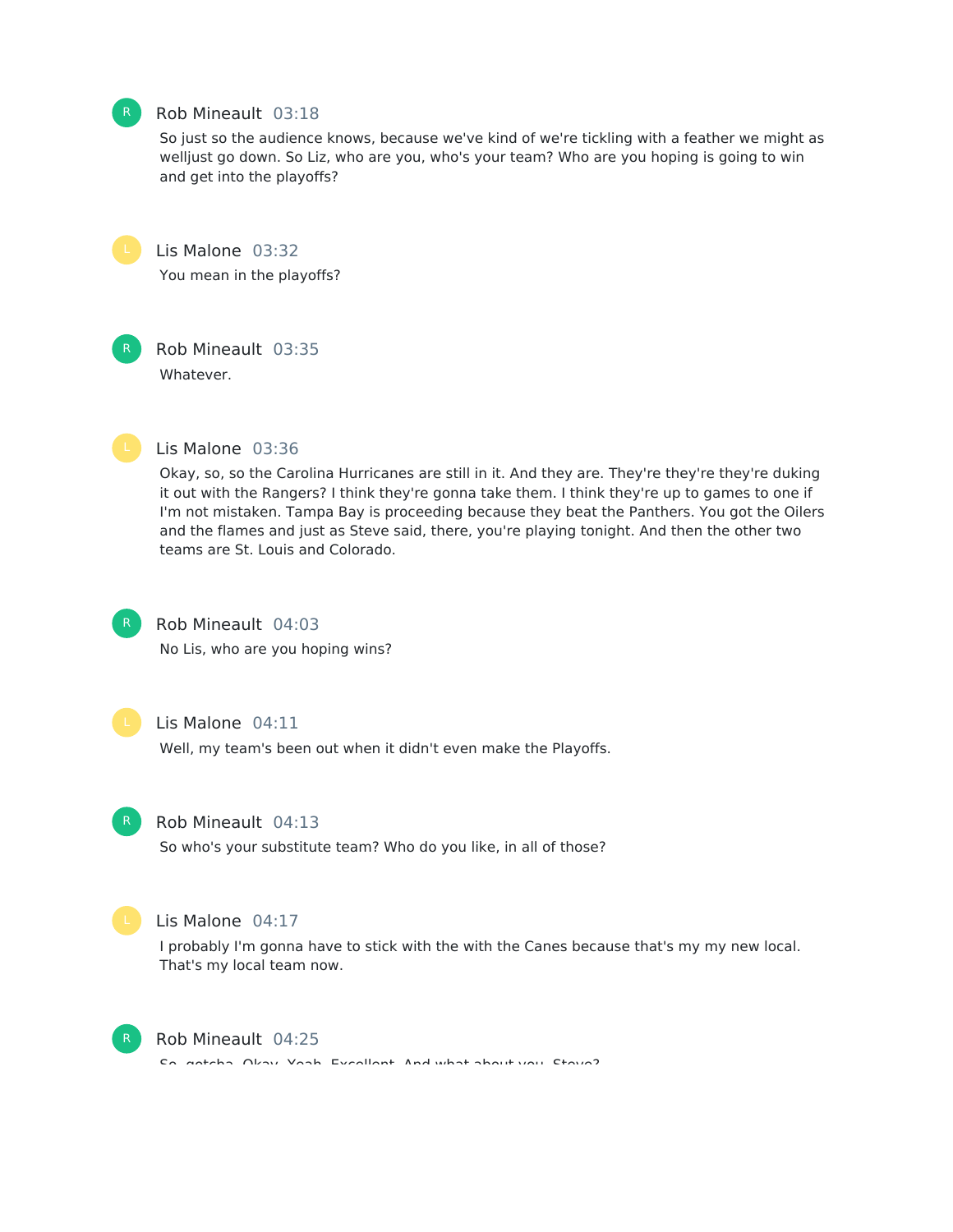Su, gotcha. Okay. Teah. Excellent. And what about you, Steve?



#### Steve Barclay 04:30

For me, it's Calgary now.



#### Rob Mineault 04:32

Oh, yeah. Yeah, cuz, yeah. Because between Calgary and Edmonton, I think I feel like everybody picks Calgary.



## Steve Barclay 04:42

Unless you live in Edmonton.



#### Rob Mineault 04:45

But then you have a whole other set of problems.



## Steve Barclay 04:50

Way to insult the entire city of Edmonton.



## Rob Mineault 04:54

I'm just teasing Edmonton. All people in Edmonton email Rob. We love ya Edmonton. Yah silly bastards.



## Steve Barclay 05:13

Now you're commenting on their parenting too.



#### Rob Mineault 05:21

Listen Is anyone else want to run the show? So you're gonna have to put up with my shenanigans.



#### Steve Barclay 05:30

Somebody better stepped in before there are any more cities he craps on.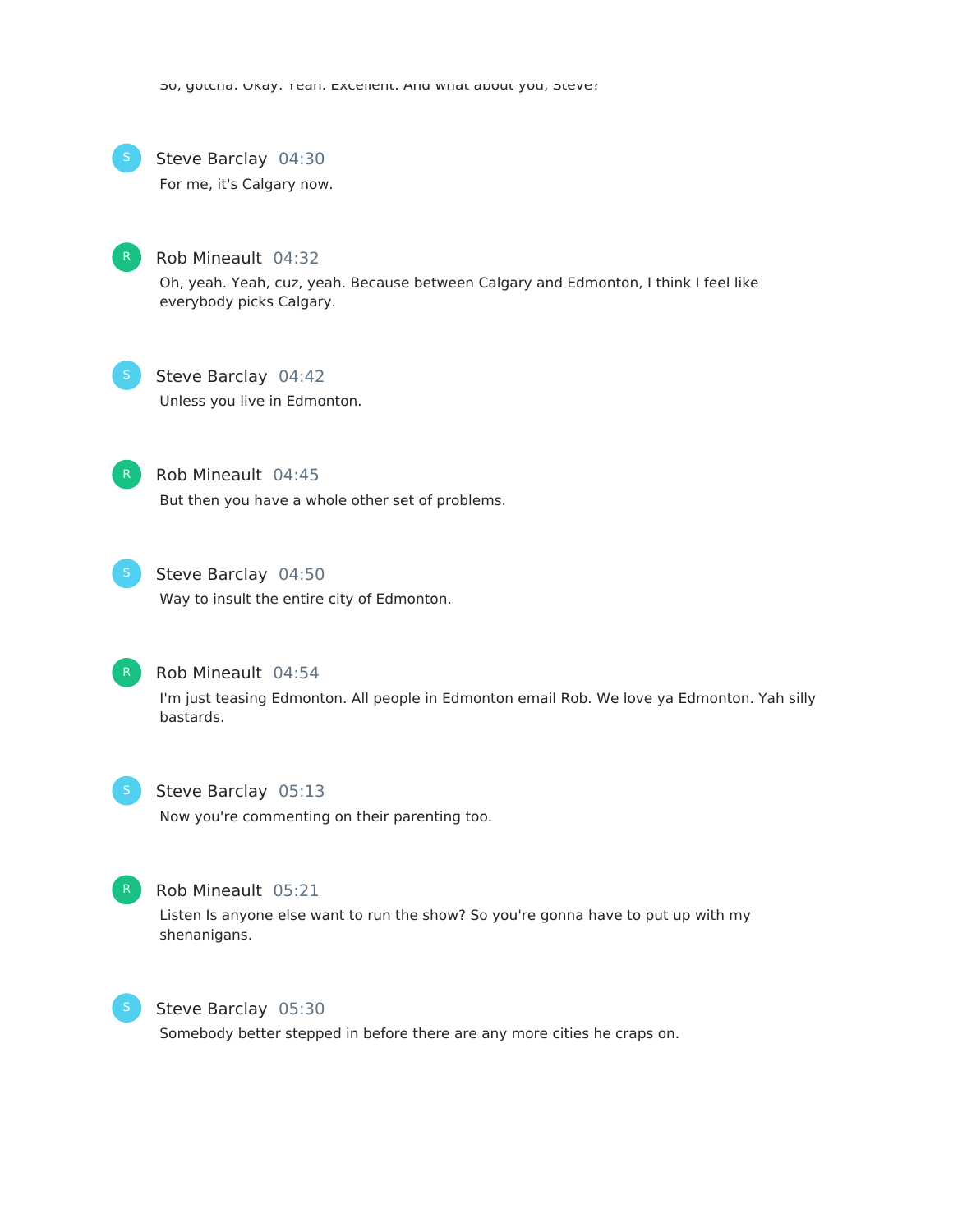## Rob Mineault 05:40

I said Edmonton is a fine city has a very lovely Mall. And I'm sure a bunch of other stuff. A lot of Tim Hortons. I hear many Tim Hortons.



Ryan Fleury 06:11

Moving on.



## Rob Mineault 06:14

Hey, Ryan. Me what? Yeah, yeah, what? What are we talking about today? What are we doing?



## Ryan Fleury 06:23

Today? My understanding is we're having a discussion all about accessibility and inclusivity.



## Rob Mineault 06:29

As, as many of you probably know, right now, when this episode drops, it is right in the midst of National Accessibility Week, which is May 29 to June 4. So to everybody here Happy, National Accessibility Week, we are excited.



## Lis Malone 06:50

There you go.



## Rob Mineault 06:51

Yeah, sorry, Lis this is a Canadian thing. Well, you guys know where National Accessibility Week started?



## Steve Barclay 07:03 No,



## Rob Mineault 07:04

No? Real you guys don't? Oh, well, listen, it was started by friend of the show, Mr. Rick Hansen, what way back in 1988, where he founded it as National Access Awareness Week. And it's a week to celebrate Canadians with disabilities and raise awareness of the critical need for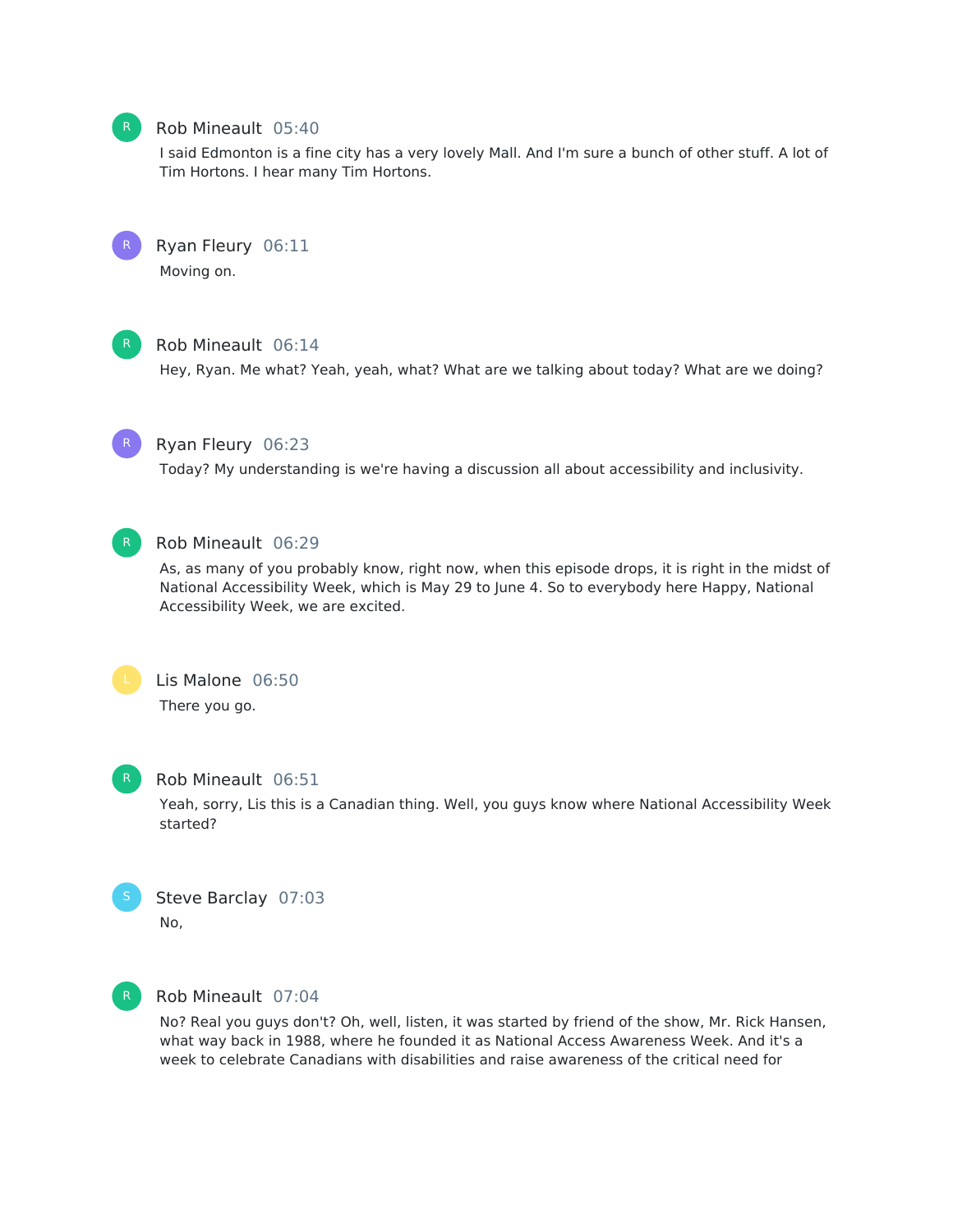accessibility and inclusion for all in our communities and workplaces. Now, I know, you know, we've we have talked about accessibility god knows how many times on this podcast. But you know, at the end of the day, I really feel like this is really the really the core of everything that we talk about on a on a weekly basis. Accessibility is really the the thing that needs to change in order to, to sort of move the whole disability rights movement forward. I can't really think I mean, I was thinking about this earlier, and I'll throw this question to you guys. But I mean, I can't really think of any other issue. That's, that's bigger than then accessibility within the disability community in the disability rights space. I mean, I think it's right up there with, say, you know, equity, where that is with, say, with, say, minority and minority advocacy movements.

week to celebrate Canadians with disabilities and raise awareness of the critical need for

#### Steve Barclay 08:32

Well, it's not as sexy as a lot of the other issues, it's not as outrageous to people as a lot of the other issues. So yeah, I think it doesn't get the kind of attention that other issues do get.

#### Lis Malone 08:44

I also think that the complexity level of trying to understand all of the facets, and all of the different aspects of disability, it's so, so vast that I don't think that most could really even sit and comprehend. I mean, even us who have disabilities, you know, are sometimes still, you know, grappling with understanding the landscape in our own segment of, of that of this particular group, as opposed to I mean, now understanding all of the, the, you know, other complexities of, you know, neuro diversities and, and all of, you know, physical limitations and mobility, you know, travel and locate, you know, aspects for it's just, it's just so it's so over, you know, overarching that how can how can any I mean, what other group is this? Diverse? Really when you think about it?

#### Rob Mineault 09:50

R

Yeah, well, and again, that's this is where it comes down to, like, you know, making things accessible for the the greatest amount of people That's about as good as you can get. Because you're absolutely right. I mean, right that you're there, even just the gradients among single disabilities can be really far reaching, let alone all the different types of, of disability, you know. But that's the really funny thing about it, you know, you think about other advocacy groups, and you think of other other social change that that's happening among other communities. And, you know, I'm never going to be a member of any of any of those given communities. But I could very well, tomorrow, be a member become a member of the disability community, right? Disability is very unique in the fact that, you know, we're all like me and Steve, right, we're TABS. You know, we're in this this one category for now. But your disability is not, is not something that that anybody is locked out of. And in for that matter, it's almost a guarantee that eventually, we're going to be a members of that community. So you would think that as a society as human beings, you think that this would be among the top of the list in terms of things that we fight for? Because we're all going there.

Ryan Fleury 11:22 R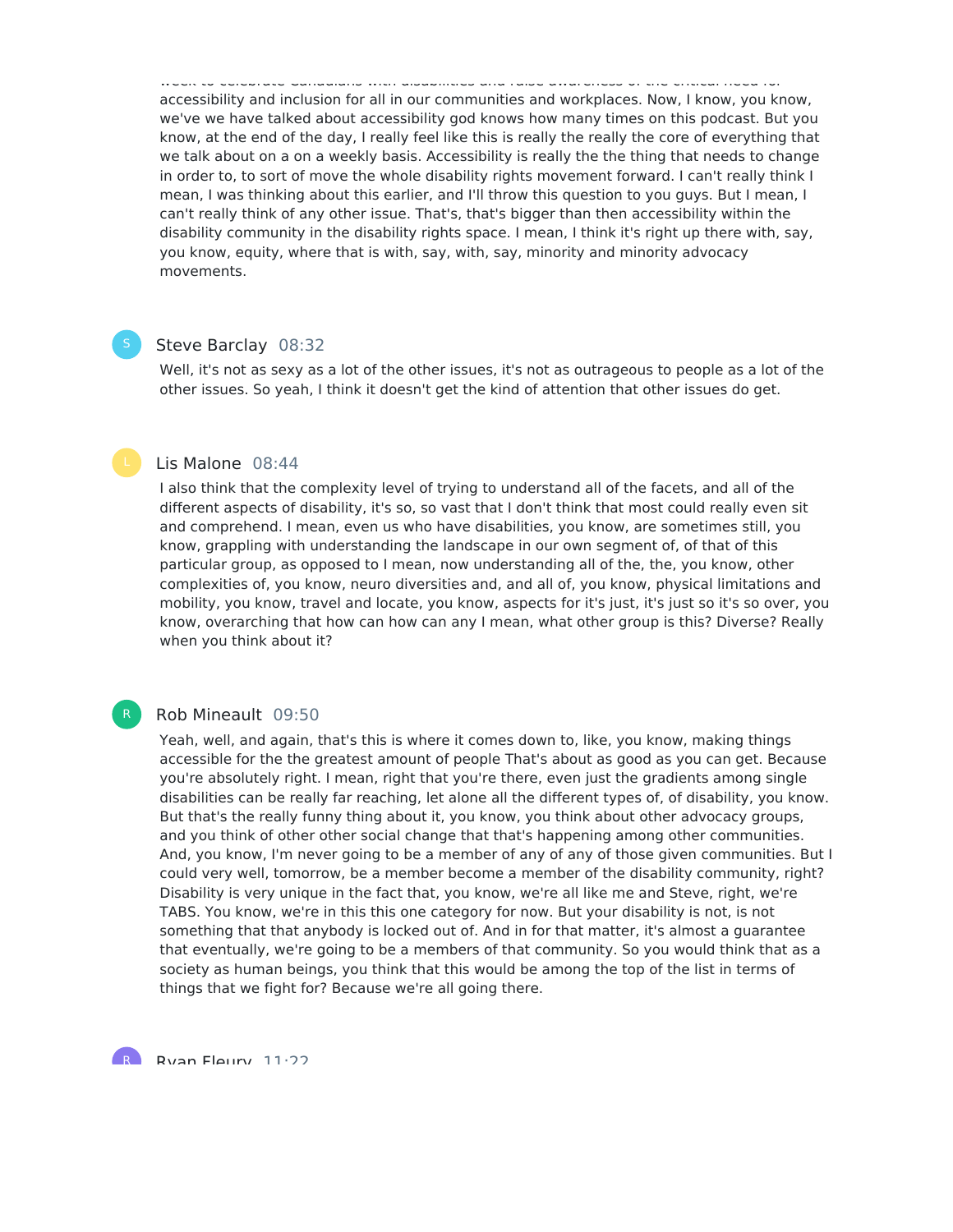#### Ryan Fleury 11:22

Well, it might be top of mind for people. But like Lis said, it's so it's so expansive. Where do you start? How do you begin? How do you choose? You know, how to make something or an experience accessible for most of the people? Well, how do you pick most of the people? Where how does this all start? And it's just so overwhelming. I don't think anybody knows.

## Rob Mineault 11:46

I don't know if I agree with that. I think people know, I think that I think that where you start is with the idea of inclusive design, universal design. There is so much technology out there that we could tomorrow, do sweeping changes and make a lot of things a lot more accessible than they are right now. Like, what if, what if tomorrow, the mandates just completely changed, and they just said, you know, what, audio description is going to be across the board, everything has to be out or described, we have the technology to make that happen. It would be hard, it would be a lot of work. But we could certainly do it.

#### Lis Malone 12:31

The other thing to consider is that when you're thinking about equity, it's one thing when you say when you talk about social justice, those aspects of their crusade has a lot to do with acceptance and fair treatment and equal rights. Whereas the the broad disability group for us to have, quote unquote, equal access costs money. And that's usually the linchpin is that it, you know, to say, yes, you have to allow, let's say, for example, same sex marriage to take place, doesn't cost anybody money. But if I, if he's now saying you have to put curb cuts everywhere in this whole city, they're going to look at and say, how much? How much is that going to cost?



## Ryan Fleury 13:30

And I think like Rob said, you know, at some point, we have to start somewhere, he got to take that first step in order to make progress. But what's that first step? I don't know.



#### Rob Mineault 13:42

Well, I think the first step is, is the idea of inclusive design. I mean, I think that that's been, you know, building, you start building the systems that are inclusive, everything else will just sort of fall into place.

#### Lis Malone 13:58

You mean or universal design.



## Rob Mineault 14:03

Yes. You start the foundation, and then and then sort of work your way up. And yeah, a lot of systems would have to be rebuilt. And it's, it's nothing that's going to happen overnight,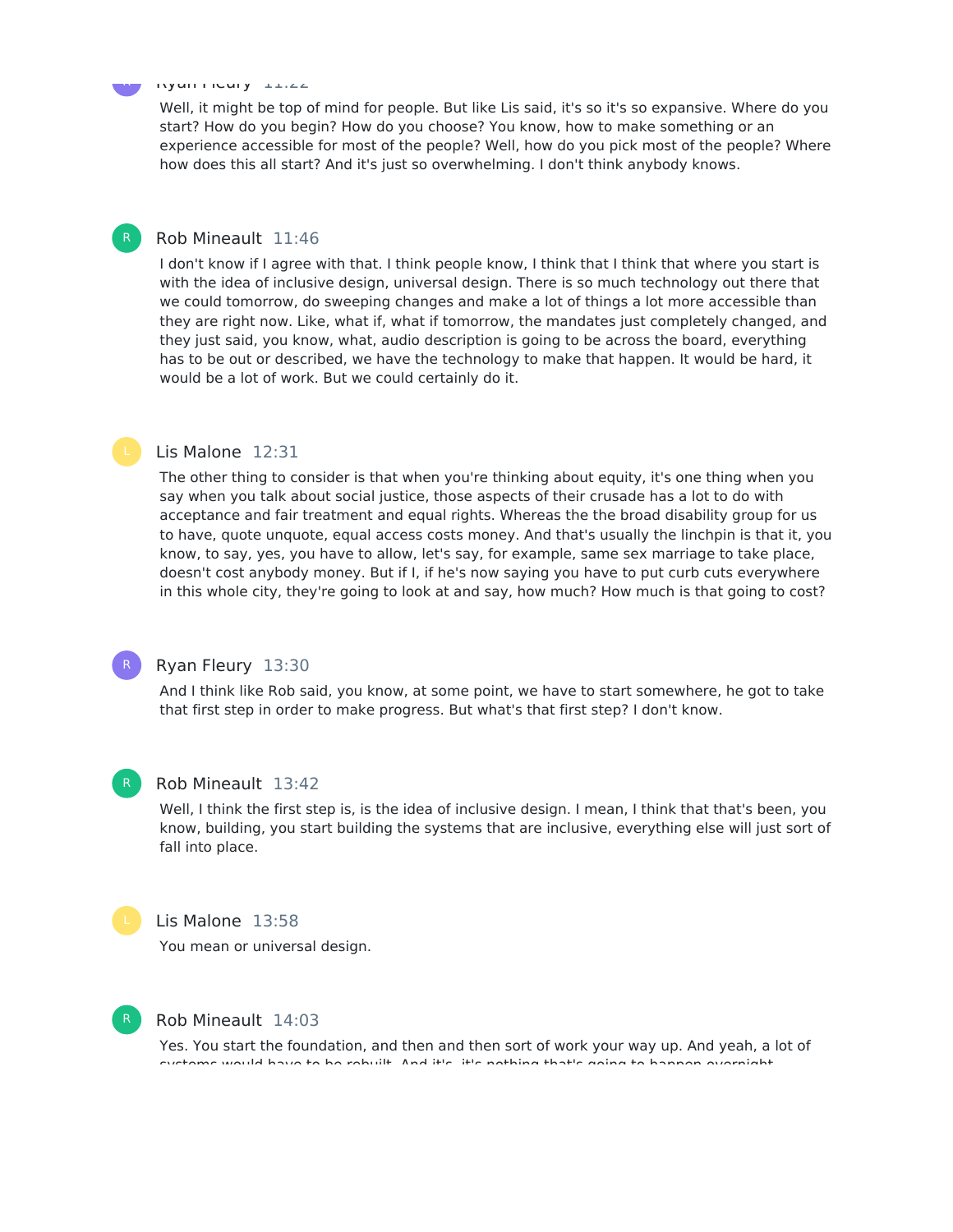systems would have to be rebuilt. And it's, it's nothing that's going to happen overnight, certainly. But I mean, I think that that's the shift that needs to happen in order to make some of these other things take hold.

#### Steve Barclay 14:21

And I think that's happening. I mean, we're seeing it happen more and more building codes, you know, they're, we're seeing it more in, you know, the work that the Rick Hansen Foundation is doing. You know, that I think one of the big issues though, is that, even if we, you know, if every new building that's built out there is built 100% accessible, there's still 1000s and 1000s of other buildings out there that weren't and have to be retrofitted. And that's a that's a huge pain in the butt. And a lot more work because, you know, you probably have to repurpose space to do it.

R

R

R

## Rob Mineault 14:59

Yeah. No, that's very true. But at the very least I see what could be happening is, is them revamping, you know, say, for using the built environment as an example, just revamping with the specs, for everything that's going to go up new, and worry about the older buildings and the retrofit down the road when you can. But at least everything that's going up should have should be looked at through this lens of inclusive design.

#### Ryan Fleury 15:29

You know what, you know, what stuns me though, when when we talk about accessibility, it still stuns me that people are today coming up with websites that are inaccessible. Like, how, how are people still dropping the ball on that one?

#### Rob Mineault 15:44

It does make you shake your head, but at the same time, you know, when the the the enforcement isn't there, and you're relying on companies to sort of spend money to in order to do the right thing. Every company is just not going to do that. Yes, some of the bigger companies, some of the bigger corporations that have them, the development dollars, can certainly do that. And a lot of times they do it for you know, goodwill, and you know, it's it's part of their brand, but

### Ryan Fleury 16:14

You're right, you know, enforcement, isn't there, you know, the web guidelines are not new, they've been there for for quite some time. And how many times do we see lawsuit after lawsuit after lawsuit? Places being sued? Because they're not accessible, their site's not accessible. You know, it's happening every day.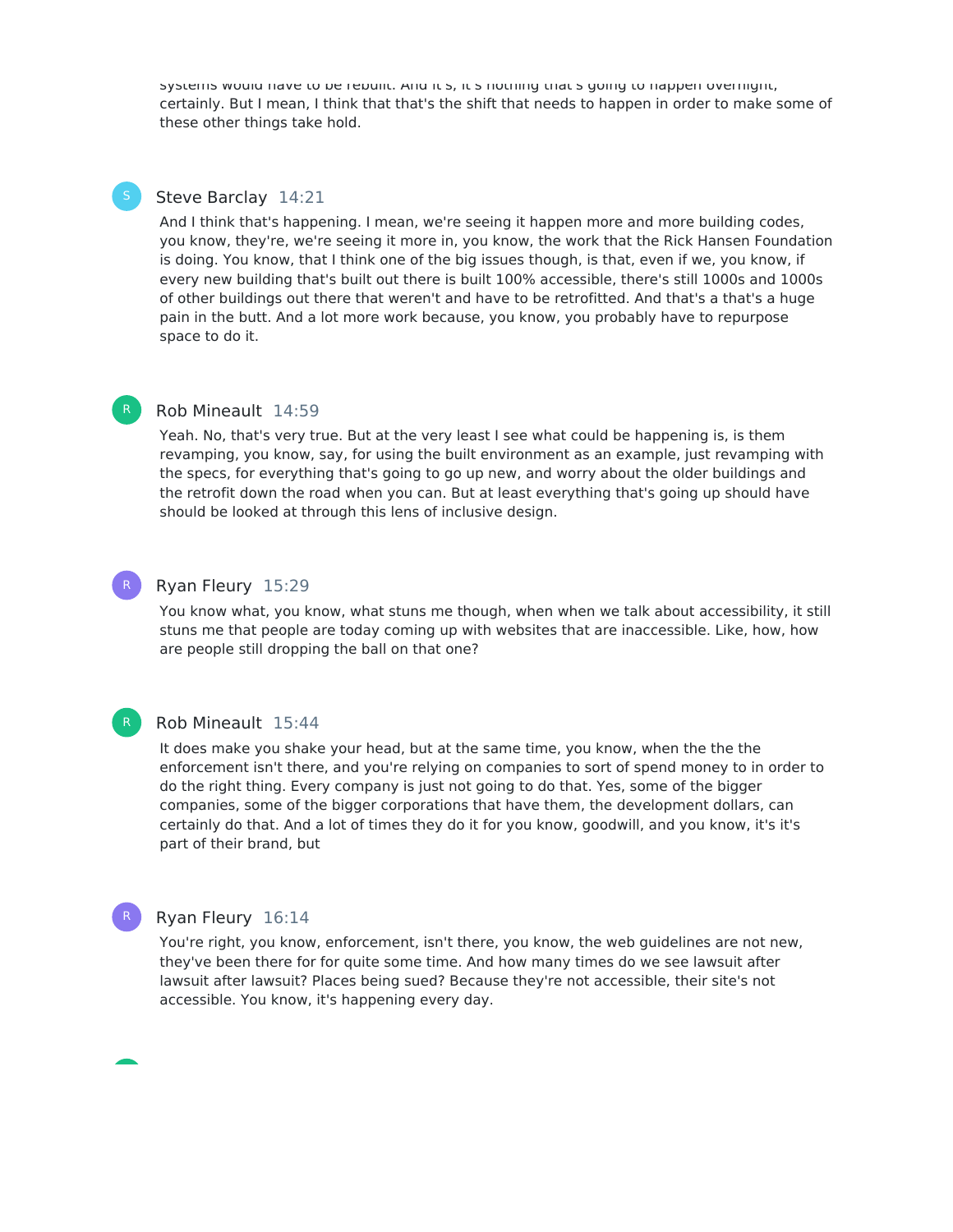

R

R

#### Rob Mineault 16:31

Yeah, yeah. And that's, that's sort of certainly the frustrating part of it. And that's why it's hard, like, like, events like National Accessibility Week, it's, it's an incredibly important week, I'm excited about it. But at the same time, it's really hard not to be a little bit cynical and a little bit critical of just where we are at in terms of things like legislation, in terms of even the the Accessible Canada Act, you know, change just doesn't seem to be happening fast enough. And especially when you combine it, compare it to a metric with like, some of the other like I said, social changes that are happening, I just really feel like the disability community needs its moment and it needs some, some movement. And maybe part of that is going to have to be a sort of a self advocacy thing. People have to be louder, I think and yell louder, and be more of an advocate for themselves in order for for this to truly change, because it doesn't seem like anybody else is going to do it for them.

#### Ryan Fleury 17:43

Well, I think I've said before, you know, we know change is happening, we know society is coming around, and seeing the importance of accessibility inclusivity, you know, built environments being accessible. But there, there isn't a, a source a resource, a map to see how far we've come in the last five years. We know it's happening every day, we know. Things are changing. We see it on, I see it on Twitter all the time. But you just don't know how fast are progressing. And I'm sure we'd be stunned to know how many places were made accessible, how many websites were retrofitted and made accessible? How many? Whatever restaurants put in accessible bathrooms, how many places installed beacons? You know, there's probably been a lot of improvement, we just don't see it all or know where to find it all.

#### Rob Mineault 18:40

Yeah, it's really interesting. You know, it's, it's, it's a really interesting juxtaposition. Because, you know, we, technologically we really are there for a lot of things is like a golden age for assistive technology for different types of solutions that are technology based to to really improve access, right across the board. I'm talking, you know, talking physical communication, you know, vision, everything. But yet, you know, again, there seems to be these these barriers and these hold ups to really, really implement them in a way that's that's going to be really meaningful and really sort of drive things forward. Yeah, I mean, yeah, I get it. I know and I want to be positive. You know, I think that you know, we you do you have to take the little victories where you can get them. I think that certainly in the past five years conversations are much more prevalent. There is there is a lot of positive change happening. I just get frustrated because I don't think it's it's fast enough. I mean, if you think of where any sort of - pick a minority group or social justice issue and and compare five years ago to today. And I think that, you know, you're gonna see some really, really large jarring changes in that which is great. Social change is great. But I don't feel that way within the disability justice. I don't know, maybe, and maybe I have a different view than you guys. I'm interested to hear what what your guys's take on that is?



## Ryan Fleury 20:26

Well, I think you know, we, you know, the seven years we've been doing the show, we've spoken to people who are, you know, huge advocates of the disability movement, accessibility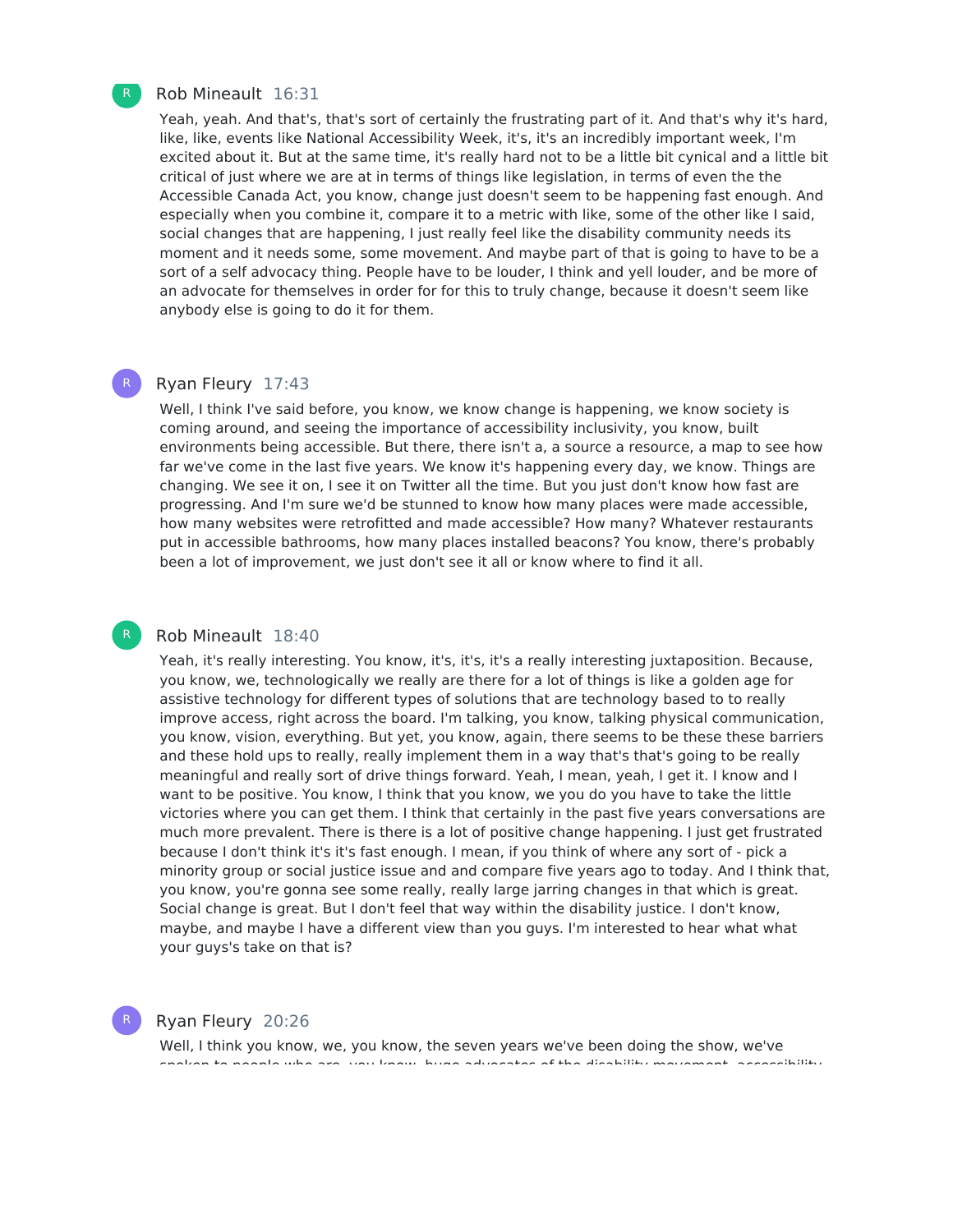spoken to people who are, you know, huge advocates or the disability movement, accessibility and inclusivity. They're doing great work day after day after day after day after day. But again, I think the disability community is a very quiet community overall. We don't want to raise a commotion raise a fuss, because maybe our funding will get cut. And maybe that, you know, there's consequences for your actions. And we're pretty thankful and grateful for what we have. Maybe that's part of it. I don't know, maybe we need a disability parade. You know, like disability community is a very quiet community overall.

#### Rob Mineault 21:08

Well, that's interesting. It's really interesting that you say that. And maybe that that is the case, maybe? I don't know, whatever you like, Lis doesn't seem to me as quiet.

#### Lis Malone 21:18

I don't think the community is so much quiet. I think it's just that we are so fragmented, that there isn't really one singular voice within our within our community, because our needs are so vast. And you know, and I still go back to the my point earlier is that, our social justice, yes. Okay. So we have, so the disability community does have social justice where, you know, with the, you know, at least here in the US, we have the ADA, I'm not saying it's perfect, it's better than nothing, where we have mechanisms and levers that we can pull that if we are discriminated from getting housing, getting work getting, you know, things that we have equal rights to just like any other group, but our needs are greater than social justice, we have our we have physical barriers, we have technological barriers. And those needs cost money to get those rectified. And some of that money means coming from the private sector for businesses to take, dig into their pockets, and do the right thing and also be compliant with federal laws. And or the government needs to put more money, local and federal, to make things more accessible. We talked about this on the show, when we were talking about different types of barriers and solutions, that when it becomes mass market solution, then all of a sudden people pay a lot more attention to it. So I mean, when we when we talk about, like, you know, street barriers and ramps and the need for, you know, more accessible sidewalks and better, you know, you know, intersection crossings. Of course, like, you know, we're coming from a very selfish place where we want to say, Yeah, well, I mean, this is an accept accessible for different, different people have varying degrees of, you know, mobility. Overall, unless we start to say, Hey, how is the how's a woman with an infant supposed to push her stroller down the street? How's the delivery man who's now blocking his blocking the traffic with their truck, because they have to come around to find the nearest, you know, way that they can get up? You know, because there are no cuts anywhere in the sidewalk. You know, I mean, when you when you put things where it becomes inconvenient to the general public and makes it easier for them. That's when I think civil civic leaders start to pay attention, which is not helpful, right. It's sad in that respect, but sometimes you have to look for allies in strange places.

Rob Mineault 24:06 You're absolutely right. R

Lis Malone 24:07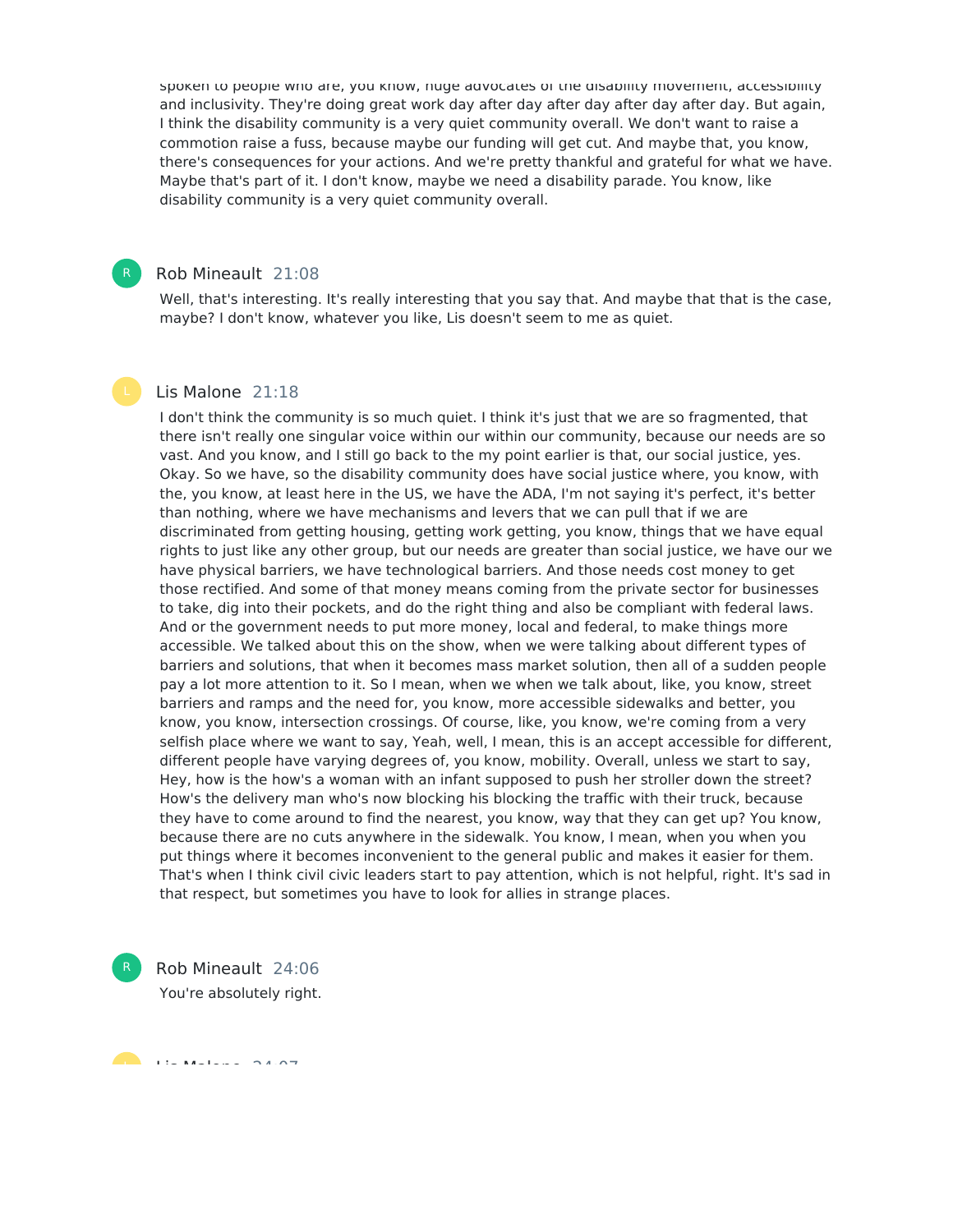

R

#### Lis Malone  $24:07$

And I think the other point that we should talk about is that I think sometimes why accessibility issues are sometimes ignored, is that people don't want to think about their own potential limitations, and don't want to accept that they are members of the TAB community, and that losing aspects of your physical mobility is actually a part of the aging process. You know, no one wants to accept that. I mean, you know, you have surgery, you have unexpected knee surgery now guess you're on crutches, guess what, you're now in our group. And it's things like that, that I think people don't want to face head on. And I mean, Gosh, I mean, you could be Johnny Depp and lose a finger or if your family her throws a vodka bottle at you, you know. So I, it just shows you that there's this thinking that it's us in them. They're like, Oh, gosh, oh, with these disabled people, but they don't see it as this is something that is helping the community at large because this can happen to any one of us at any given time.

#### Rob Mineault 25:26

Yeah, that is such a good point. And, and, you know, I think there and I really do believe that there is something to that, I think that there's there is a discomfort level for a lot of people, when they when they think about disability, in that, when they look at somebody, they go, Oh, that could be me, or that might be me or, and I think that that does make people uncomfortable. And maybe that is part of part of why these are such hard conversation to have, or people just kind of close their eyes, and they don't, they don't necessarily want to think about it. Because, you know, the other thing is that, you know, disability transcends every single demographic there is. It doesn't matter, doesn't matter what country you're in, it doesn't matter what your background is. You could enter into that community at any point at any time. And maybe that's just scares the shit out of people.



#### Steve Barclay 26:25

So you think it's just denial?



#### Rob Mineault 26:27

I think maybe part of it. I mean, we even see that within the disability community, right? How many people have we talked to that that had low vision and their their eyesight was deteriorating. And it would make perfect sense for them to just accept the fact that at some point, their vision is going to be so bad that they're going to have to rely on Braille. But do they learn braille while they have low vision? A lot of times they don't, because they they're just starting, not ready to face that. And that feels like a little bit of a admitting defeat almost. So maybe it's it that's just part of human nature is that we just want to hang on to what we've got, even if we know that we're going to lose it at some point, just me just it's just, we just can't face it until we're ready.

Steve Barclay 27:13 So sort of like hair.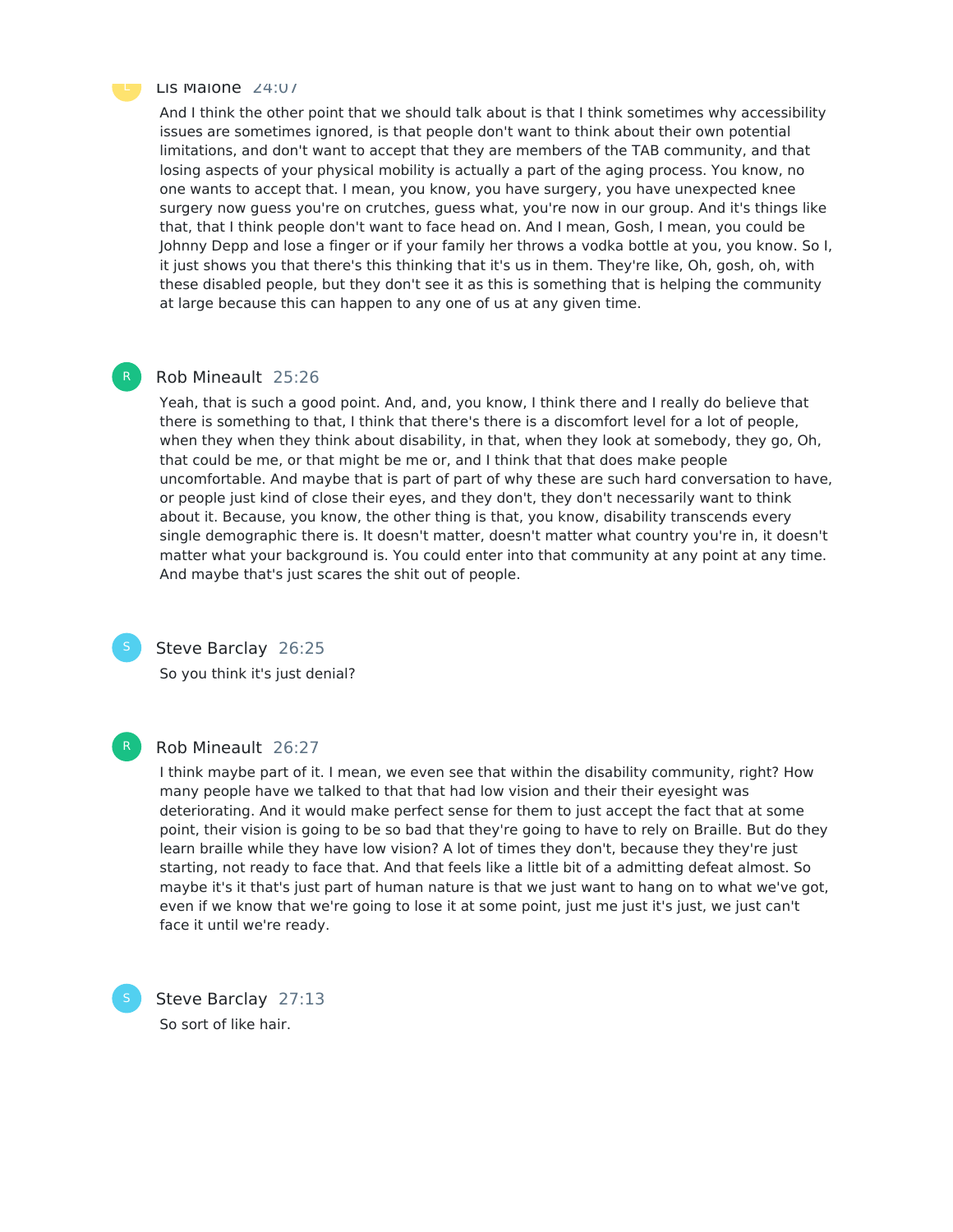### Rob Mineault 27:16

I wish I got to hold on to my hair. I kind of had on my list to talk a little bit about the accessible Canada Act. But I don't really want to talk about the Accessible Canada Act and not talk a little bit about the ADA.



## Lis Malone 27:34

I mean, the ADA is in place. I mean, you know...



## Rob Mineault 27:38

Do they ever change it? like Did they ever amend it?



There are there's always little I mean amendments, or I guess you could call it landmark cases that will challenge aspects of it. Sort of like when you know, when it was when it was when it was written? I mean, we're talking about 1990 that there were aspects of it that, you know, no one knew what what what cell phones would be doing today, and what websites would be what they would mean to you know, business functions and apps and all kinds of, you know, whatnot. So it's sort of like a living, breathing evolving, kind of having to go with the times. And then there's been certain things like we've had the CVA under, under Obama, Barack Obama, the CVA I believe it stands for the Cable and Video Accessibility Act that then require broadcasters to have a certain amount of described video programming throughout their, throughout the day, things like that. So there's always like, I mean, you look at those as like, offshoots of the ADA, in essence.



#### Rob Mineault 29:01

Right. Well, and then I imagine you also have statewide legislation as well.

#### Lis Malone 29:07

Well, the I mean, the eight since the ADEA is federal, then I guess, local governments can, you know, adopts certain aspects of it. So I mean, most most jurisdictions will follow the ADA guidelines. They won't necessarily say, screw the ADA, we're just going to do what we want to do in this. But there might be some minor tweaks in terms of, I think, like what structure structural barriers where as, like new constructions will need to, you know, be in line with, with guidelines, but then certain buildings that might have been built before a certain amount of you know, so long were considered historic, historic landmarks and things like that. Wouldn't be required to have the same to do the same modifications, for example. So there are certain exempt.

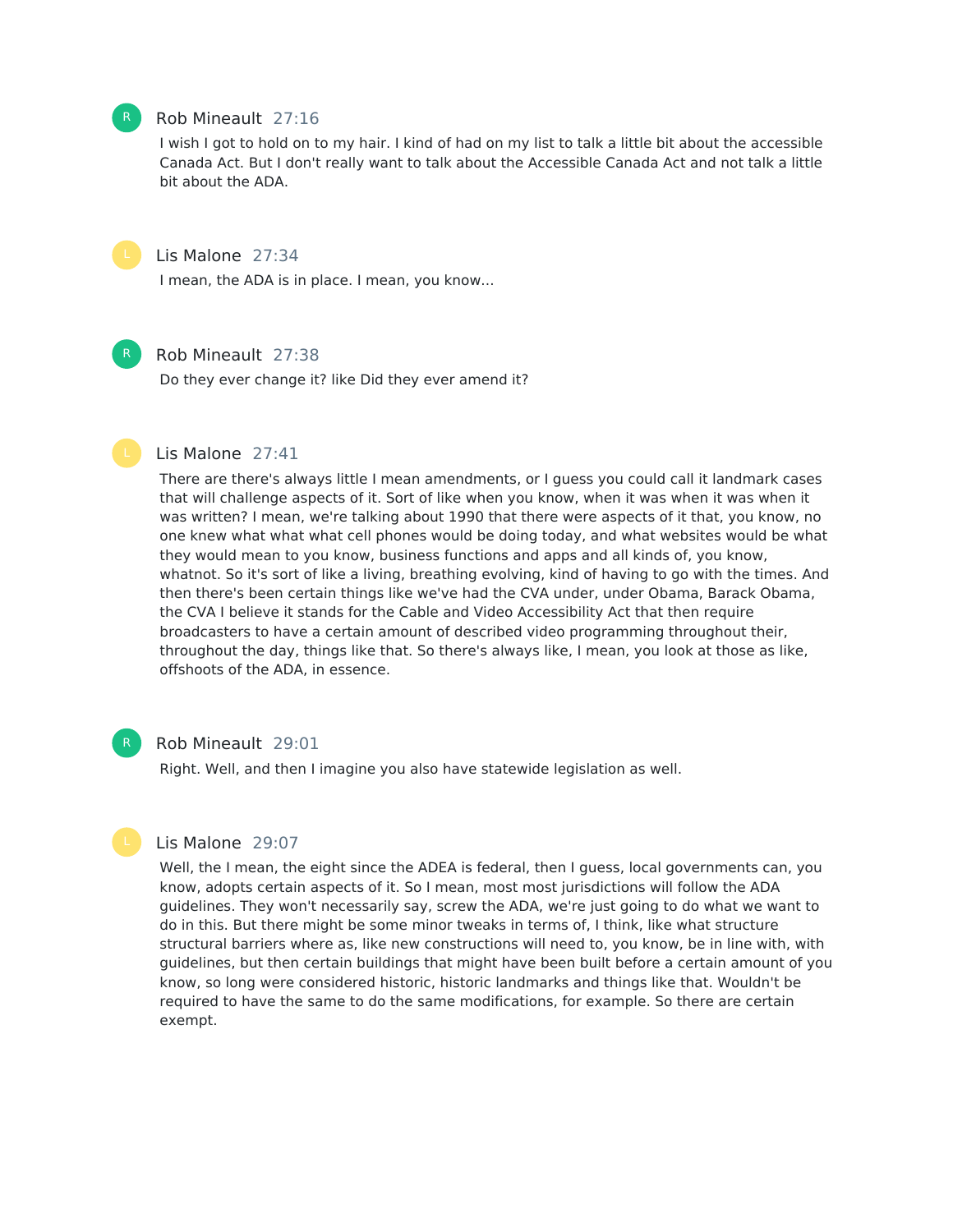## Rob Mineault 30:11

No, that's the Hockey night in Canada theme. It takes me, every time we do a podcast, takes me two days for that song to get out of my head. Right back in there every Monday.



#### Lis Malone 30:28

Okay, I have a Canada question because you brought up hockey. Why is it that at the Toronto Maple Leafs arena, when they score a goal they play that stupid Hall & Oates song. Like it is the worst victory song like hey, we scored a goal Hall & Oates song. You make my dreams come true.

Rob Mineault 30:52 Oh, do they really? That's awful.



Lis Malone 30:58 Hey, Toronto, that's embarrassing.



#### Rob Mineault 31:01

But that's like a hockey thing. Right? Like every team has their like song that they play whenever they get a goal, right?



## Lis Malone 31:07

Yeah, well, let's see. The Carolina Hurricanes. They play Rock You Like a Hurricane.



## Rob Mineault 31:16

I mean, I didn't even know that, but I guessed it. Yeah.



#### Lis Malone 31:20

But come on. Hall & Oates. You make my dreams come true. Woohoo. We scored a goal.



Rob Mineault 31:26 No, I'm sorry. That's just lame. That is pretty lame.

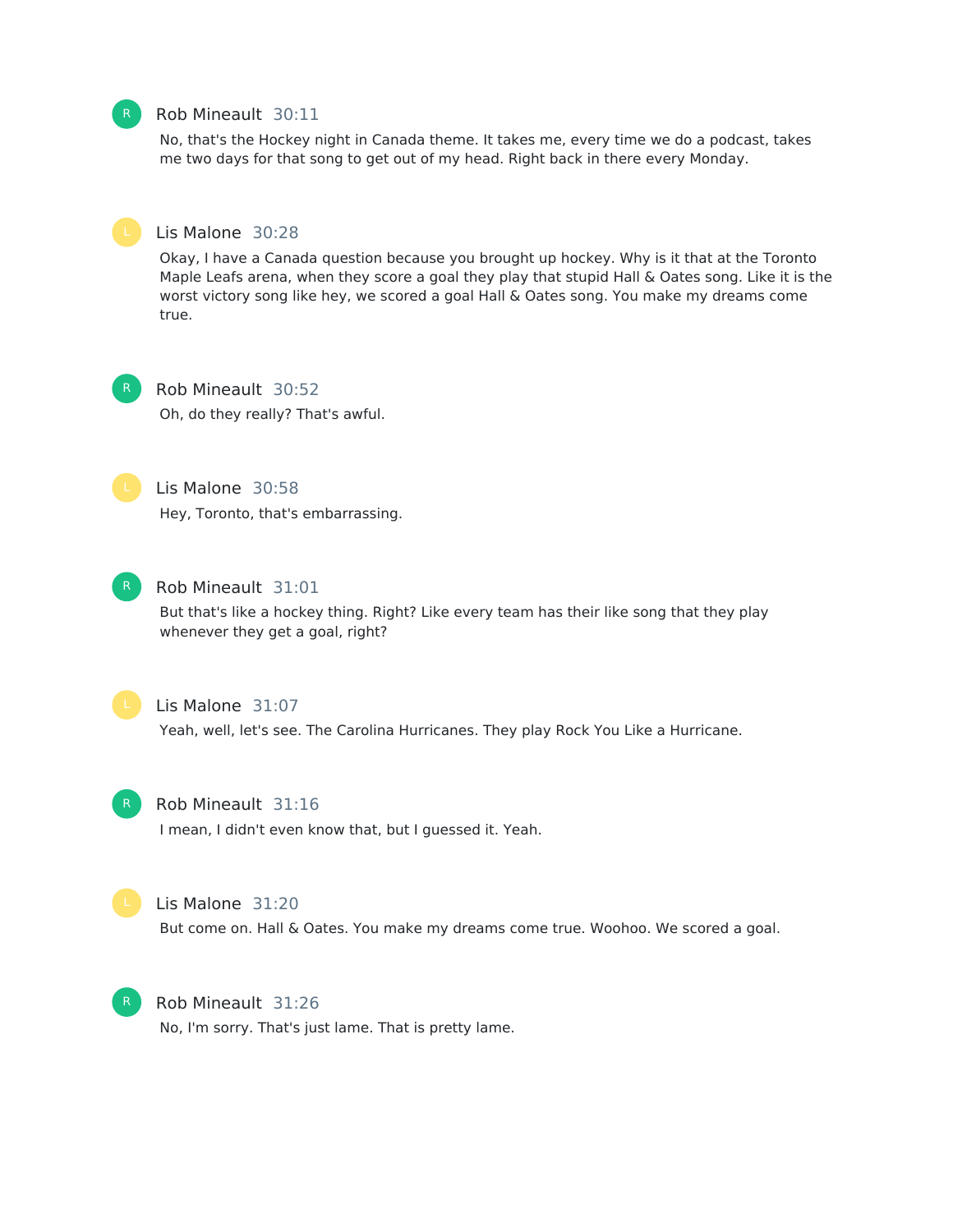#### Lis Malone 31:28

It's Sorry. Yeah. Thought maybe there was something that I didn't know the about why that song is played.

## Rob Mineault 31:36

no, I think it's like whoever whoever runs the Arena, it's their favorite song. Okay. Anyways, we're, we're in the weeds.

## Lis Malone 31:44

Sorry. You're going to talk about the the ACA.

#### Rob Mineault 31:48

Yeah, well, it's so the ACA is is actually a really interesting piece of legislation. Because I don't think I don't know, maybe this is how the ADA started. But, you know, really, the Accessible Canada Act really only covers federal buildings. If I'm if I'm not mistaken as our rights team. Do, you know, you know, I believe at the time being, yeah, yes. So I mean, really, all of this, and I believe that goal they do, they have set a goal now. Which is I believe, 2040 is when they're hoping to make all federal buildings, or every building, that's under sort of the auspice of the federal government. accessible. That's 18 years from now. And that's just to make federal buildings accessible. So we're kind of in the long game here. I mean, anyways, the long the short of it is, you know, we're still a long ways away, we're really at the beginning of this legislation. So I don't think we can put too much weight on it, because it is so new. You know, the ADA, at least has been is a little bit more far reaching, and has been around a lot longer. But of course, you know, we've we've also had, I feel like provincial regulations, you know, there's certainly been disability and accessibility guidelines around in in different sectors. It's just never been under this one really large hospice before.

#### Ryan Fleury 33:20

Well, keep in mind, though, that it was only I think, last year, was it not that BC came up with a BC Accessibility Act? So, you know, what does that even look like? And is each province going to have their own act? Why can't we all just fall under the ACA? Like, there's a lot of things that are gonna have to be worked out before any of this has any movement.



R

R

#### Steve Barclay 33:20

Let's see here. The BC One was assented to June of 2021. So it's been around a year.

Rob Mineault 33:53

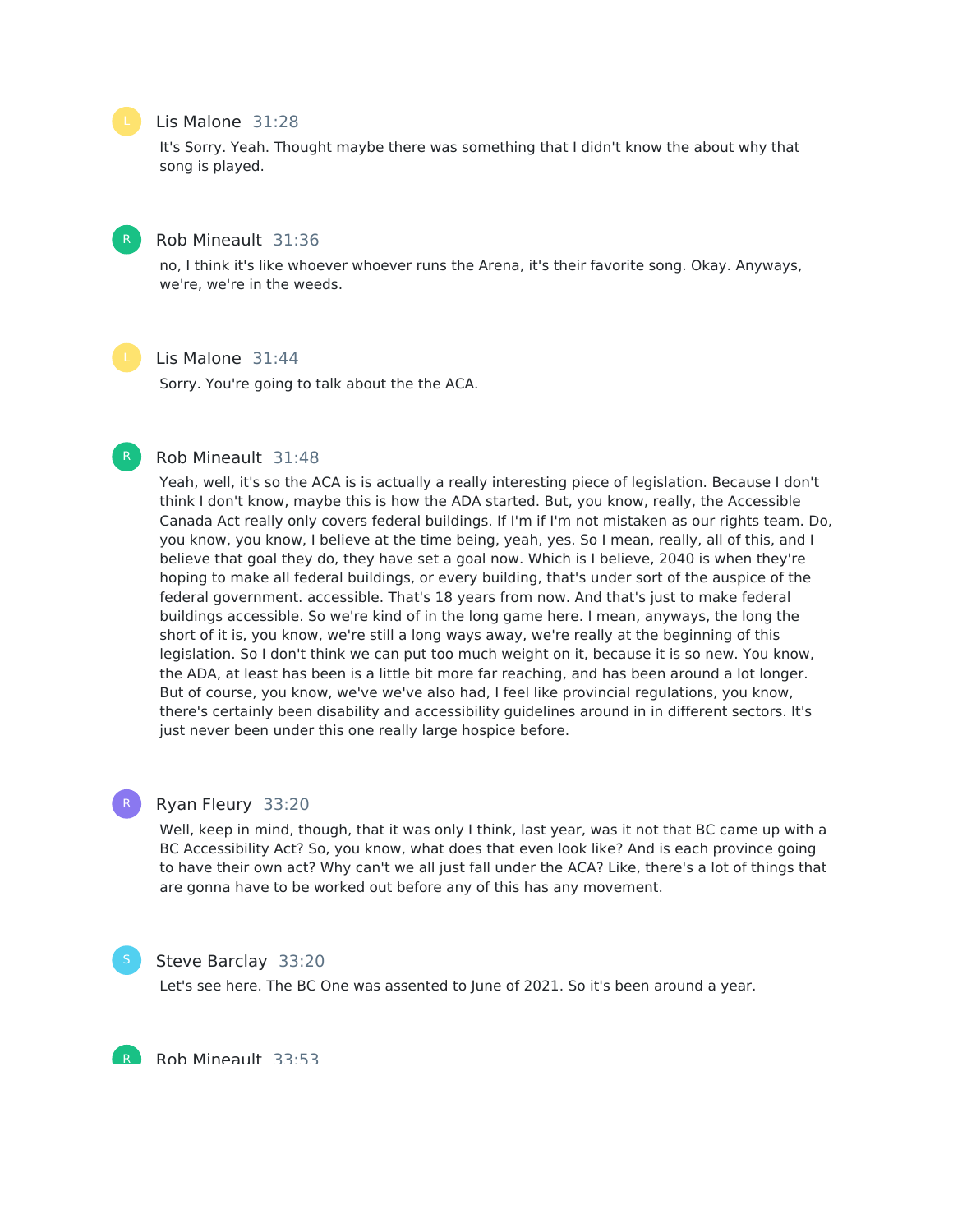Yeah, that's right. And I think it covers probably covers different things than the the federal. And I mean, that's, I feel like that's pretty normal. I mean, that's kind of how federal and local acts sort of work. Right? There are things that fall under the federal and then there's things that fall under the provincial right,



R

## Ryan Fleury 34:14

Rob Mineault 33:53

I guess what I mean by that statement is why do we need to recreate the wheel? Why can we not look at stuff like the US has done with the ADA, or other countries as a blueprint instead of starting from scratch? Like the our ACA has been around for four years, and we just appointed our first two people this year.

Steve Barclay 34:35 It's because our government stupid, Ryan?



Rob Mineault 34:39

Yeah. I didn't want to say it.

Steve Barclay 34:44 You want it blunt?

R

Ryan Fleury 34:45 Absolutely. Let's have this. Let's have that discussion, you know?



#### Steve Barclay 34:51

Because right now what they're about is they're about developing standards. So the I mean, there's there's virtually nothing in place with any kind of teeth that is required under the accessibility acts that we have currently.



#### Ryan Fleury 35:06

Right. So back to the enforcement argument again.

Steve Barclay 35:09 Right. Yeah.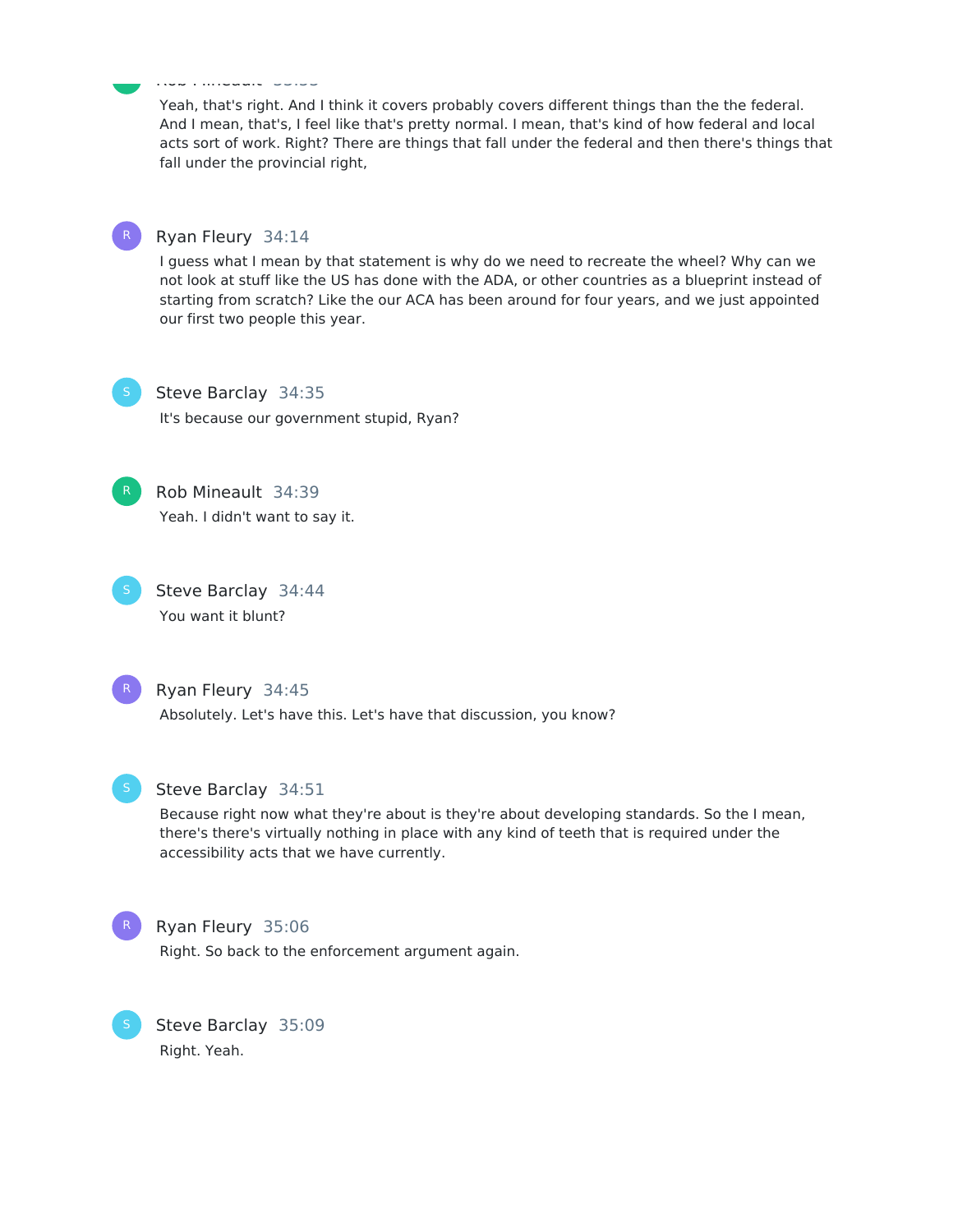

## Ryan Fleury 35:12

Okay. Next Generation, good luck. We're not getting it during ours.



## Steve Barclay 35:21

Well, you know, I do I do note that one of the people on that provincial accessibility committee is Rob Sleath. So there'd be a good guy to ask on the BC Act.



#### Rob Mineault 35:42

Yeah. Well, we know how effective committees can be.



Ryan Fleury 35:51

We need to do a study.



#### Rob Mineault 35:58

Maybe I'm being unfair. But that's the stuff that kind of aggravates me because it's just like, oh, well, we'll make a committee or appoint this person with this title. And, man, that was rough. Okay, everyone, let's have a break. You only mean like it, we'll have a break for like four years. It's frustrating, because it's just like, I like I get it. It's new. But in another way, it's kind of not like these are none of none of this is new. None of them are new problems. When we have everything we need to solve the problems. It's just a matter of the will. And like Lis said, the money to make the changes, we could totally do it tomorrow. If we wanted to. But part of the problem is, it's just doesn't seem to be a high enough priority is the long and the short of it, I think.

#### R

## Ryan Fleury 36:57

Well, and maybe there's still consultations going on with the Neil Squires and the Rick Hanson's and everybody else to figure out what everybody wants and what everybody needs. And what's what's at the top of the priority list.



#### Rob Mineault 37:08

Yeah, maybe. Maybe they're waiting for the they're in meetings, and they ordered their pizza, and they're waiting for that order, like I don't know. Now you've made me negative, Ryan. My goal was to came into this podcast trying to be positive.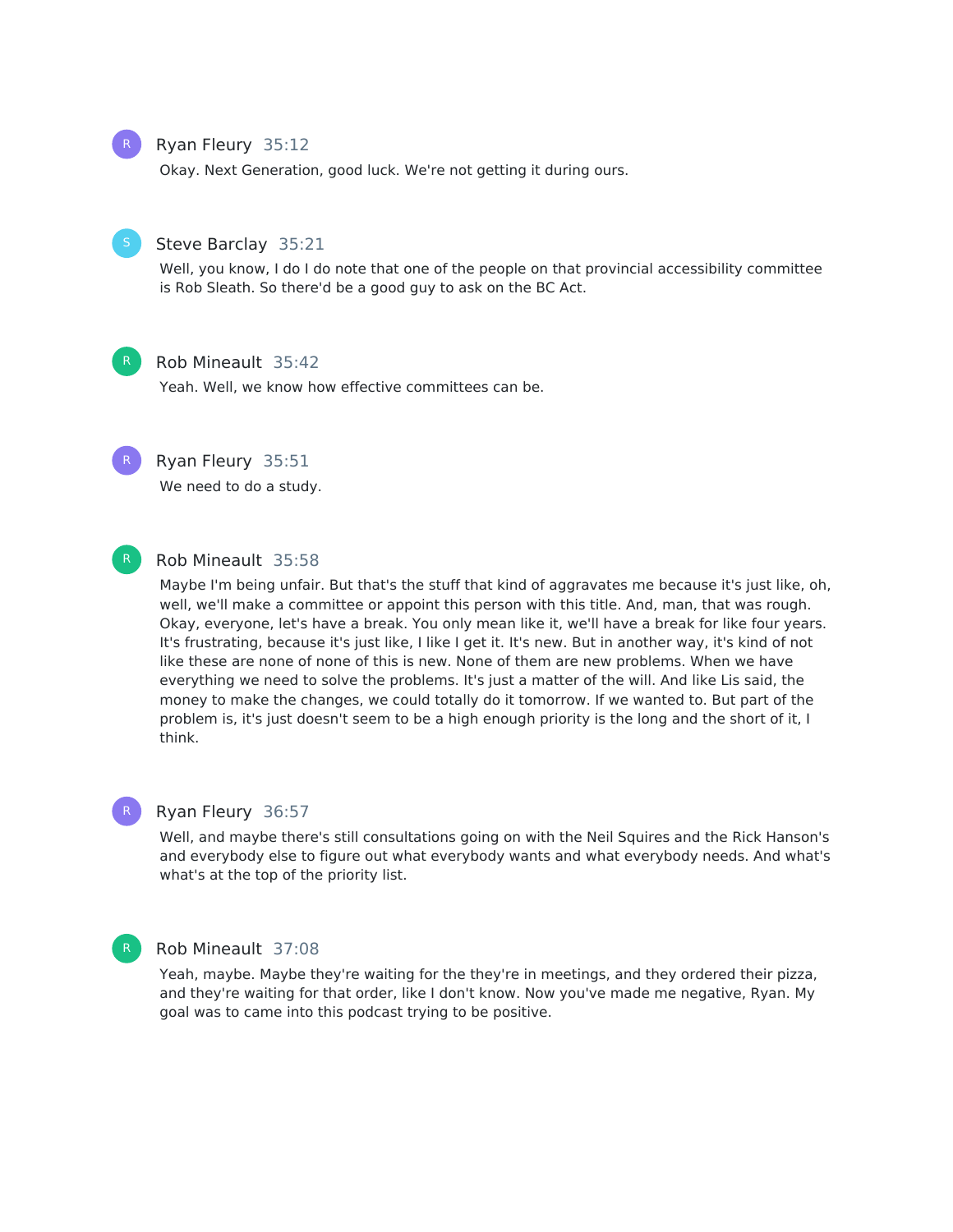## Ryan Fleury 37:28

But these are discussions that I'm sure we're not the only ones that are frustrated about us or we're talking about why the disability community is not doing shit about accessibility and inclusivity. Well, we need an uprising. Let's let's storm the legislature. Let's, let's crawl the steps. Let's let's make our voices heard.



R

## Steve Barclay 37:46

Viva la revolutione.



## Ryan Fleury 37:51

Let's have a parade. You don't let me gotta do something, right? Because things aren't happening as quickly as most of us want them to.



## Rob Mineault 38:00

Listen, as much as I don't want to be subpoenaed..



## Ryan Fleury 38:05

You're the one who wants riots for a new TV



#### Rob Mineault 38:07

for the the May 25 uprising at a parliament that Ryan has called for.



Ryan Fleury 38:14 Just go on Facebook, everybody.



Steve Barclay 38:18 Like the trucker convoy, right>



#### R Rob Mineault 38:22

But he's not wrong. Well, that's a really okay. Well, there you go. There's a there's a really good example like, you know, the stupid trucker convoy. Like, I'm sorry for anybody in our audience who it was all behind the trucker convoy, but it was stupid. And you're an idiot. However, we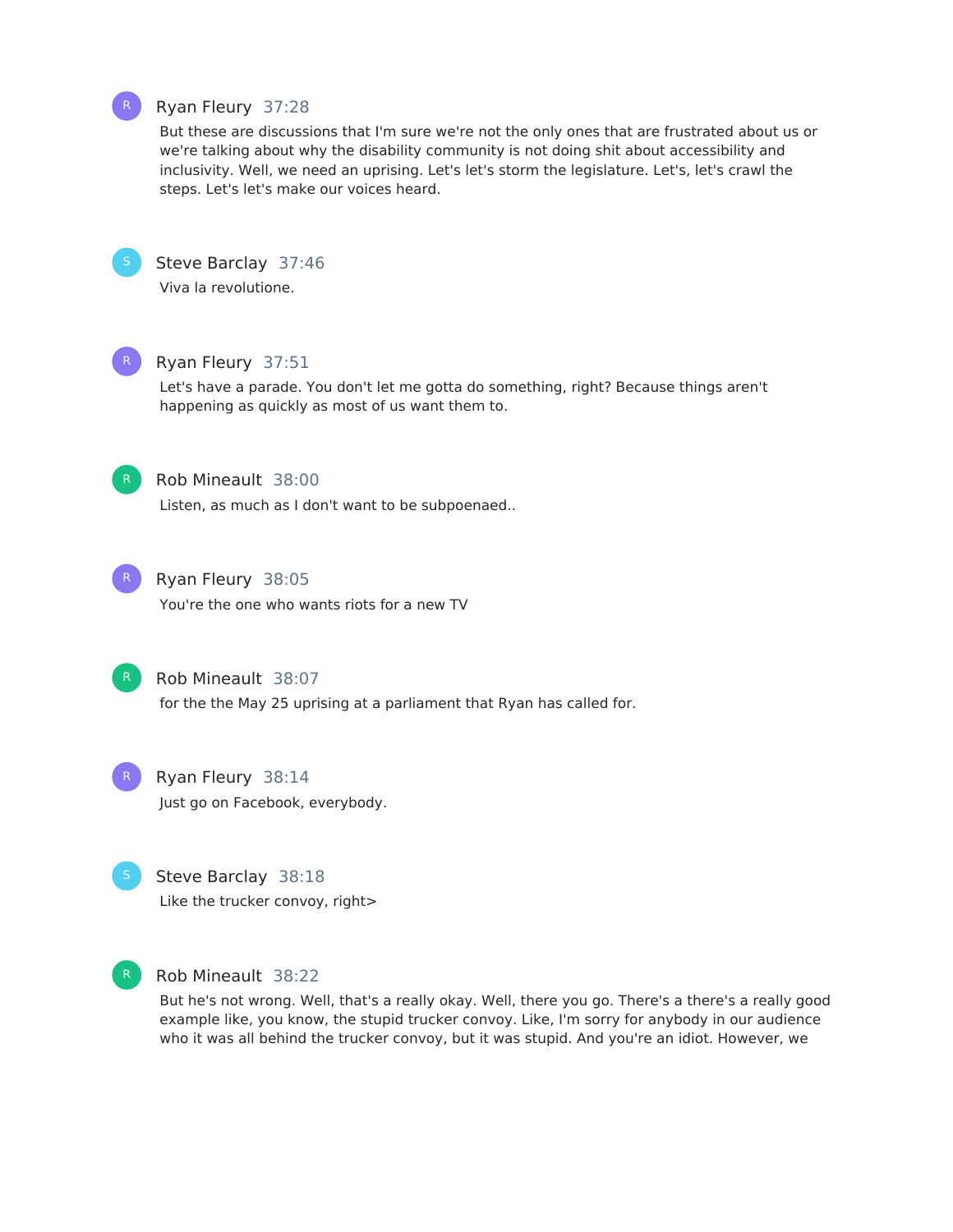love you and keep listening, like subscribe. But people took notice. But you're right there. People took notice it got attention. And maybe that is what we are used to in our sort of social media outrage bubbles that we get into is that, you know, in order for something to make an impression, it's kind of has to be sensational.

## Ryan Fleury 39:10

Absolutely. Agreed.



R

## Rob Mineault 39:14

And that's a problem. Like that's, you know, I certainly, I certainly think disability rights is a bigger issue than whether or not, you know, BJ and the Bear had to get a vaccine. Good 1979 TV reference for everybody. Just Google it. Anyone who was born after like, I don't know, whatever. Just Google BJ and the Bear.



## Steve Barclay 39:49

Yeah. Anybody born after Rob.



## Rob Mineault 39:56

Lis is being really quiet. She doesn't know what the hell we're talking about.



## Lis Malone 39:59

Oh, hey, that's the monkey pox spread...



#### Rob Mineault 40:02

Look at that she does. Okay excellent. Anyways, where was I? Now I derailed this dammit.



## Ryan Fleury 40:11

Social media. We need an uprising. Maybe somebody will stand up and do I'm not going to do it but maybe maybe somebody will who is a much bigger advocate a much louder advocate who has the connections to get something happening to get our voices heard. You know like like Lis said and I've said before our community is such a fragmented community how do you get everybody together to whatever storm Parliament, storm this Mayor's office. Somebody's got to take that first step or nothing's gonna happen

Lis Malone 40:52 L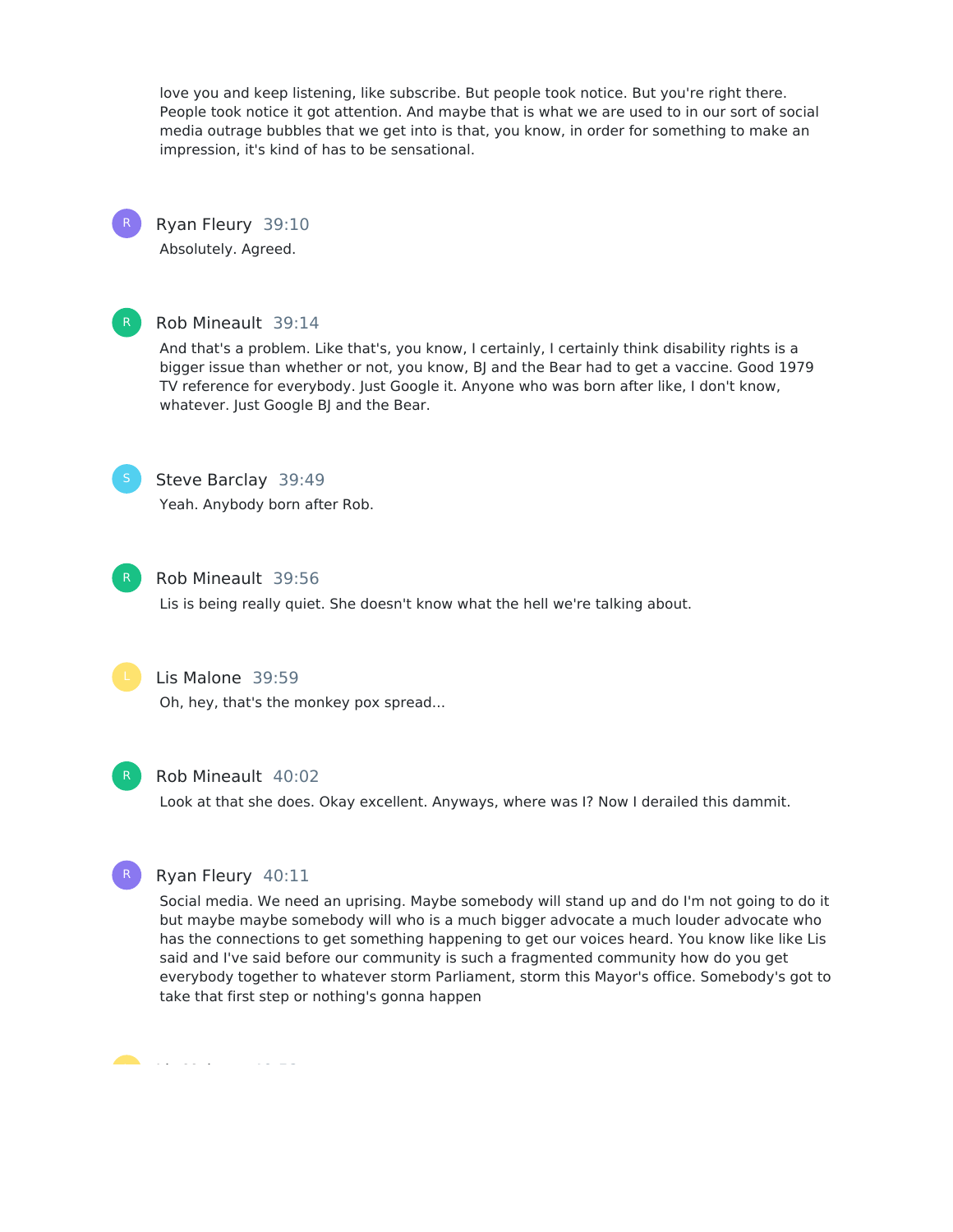

#### Lis Malone 40:52

People are in Parliament are saying, thank God we didn't put ramps on those damn stairs. It was a strategic move.

R

Ryan Fleury 41:02

That's right.



## Rob Mineault 41:05

Man if it was 2040,they'd be in big trouble. No, but that's a good point. I do really think that there there probably is a lot to that. The fact that that the gradient of disability is so wide that it is hard to sort of speak with one voice. Man like it is Rick Hansen started this in 1988 I know and all for warm and fuzzies and now Ryan's talking about storming the legislature.



## Ryan Fleury 41:51

Right? Flashmob going up on Facebook! Everybody's storm your local legislatures.



## Rob Mineault 41:56

That's not what a flashmob is...



## Ryan Fleury 42:01

Everybody's gonna gather and we're gonna make our voices heard.



Rob Mineault 42:05 Isn't a Flashmob where they dance?



## Steve Barclay 42:08 Yeah, yeah,



## Rob Mineault 42:09

Yeah, okay, well so yeah, don't organize a flash mob to storm Parliament you're gonna have a really little bit of a weird dance.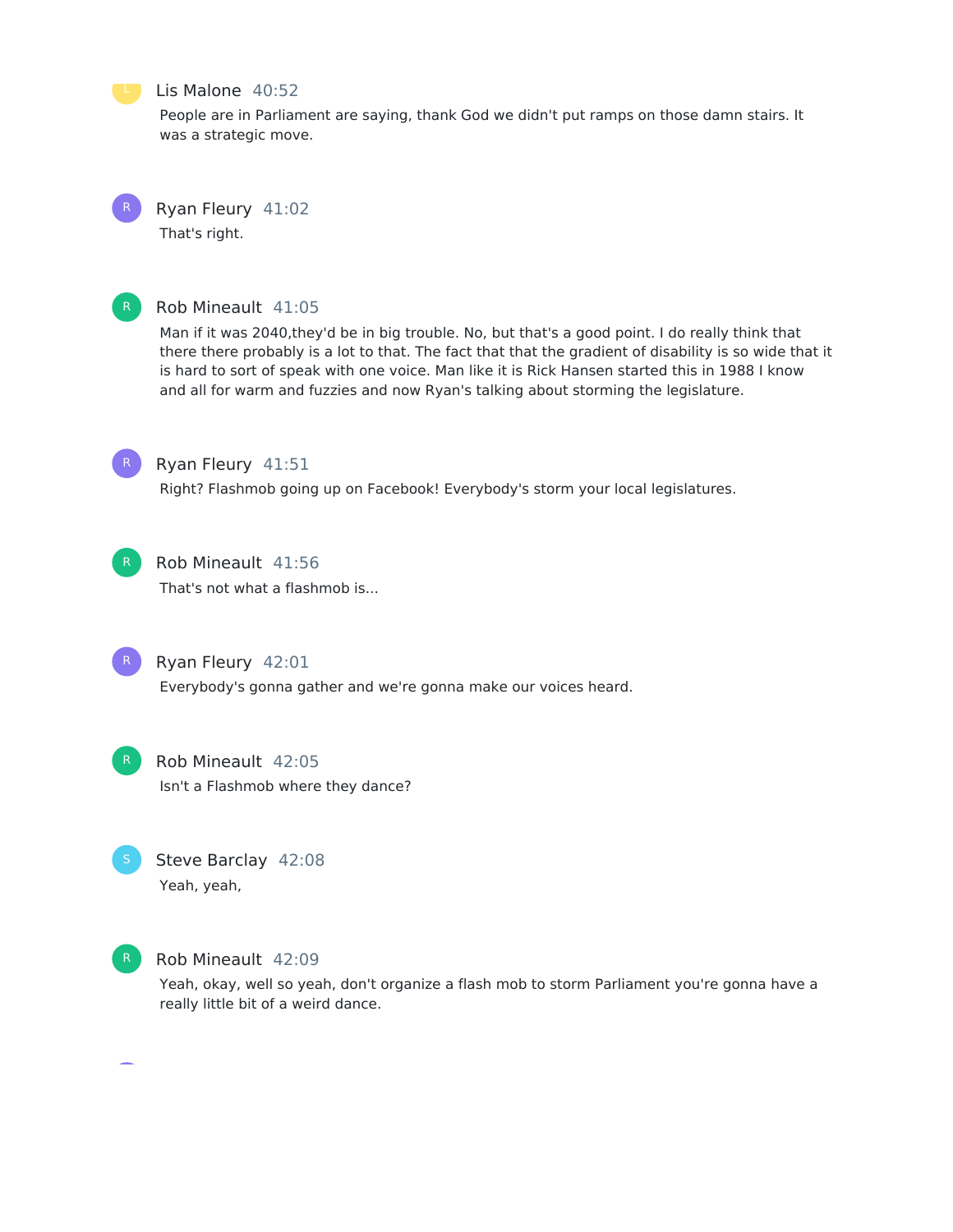

## Ryan Fleury 42:17

No, see, that's maybe that's how you get them sidetracked it's like, what are there all these blind people doing and singing and dancing. Catch them off guard.



Your flash mob to that Hall & Oates song?



R

## Lis Malone 42:33

You make my dreams come true.



## Rob Mineault 42:35

Right. You can make our dreams come true. Wow. All right. Well, I think we've done enough damage Happy National Accessibility Week everyone.



## Ryan Fleury 42:49

That's just a Canada. There's the rest of the global audience listening



#### Rob Mineault 42:55

We'll follow up National Accessibility Week with National Storm Legislature Day, as soon as you get those ramps in. But no seriously, Happy National Accessibility Week everyone. Now I sound real bummed out about it. Well, listen, we want to thank all our listeners. A very happy National accessibility week at least up here in Canada. Lis for the week you can be an honorary Canadian and you can celebrate too.

## Lis Malone 43:27

I thought I already was an honorary Canadian.



#### Rob Mineault 43:32

No, not yet. I mean, give it time.



#### Lis Malone 43:34

Well screw you we're taking our Hall & Oates song back. They're from Philadelphia not from freaking Toronto by the way morons.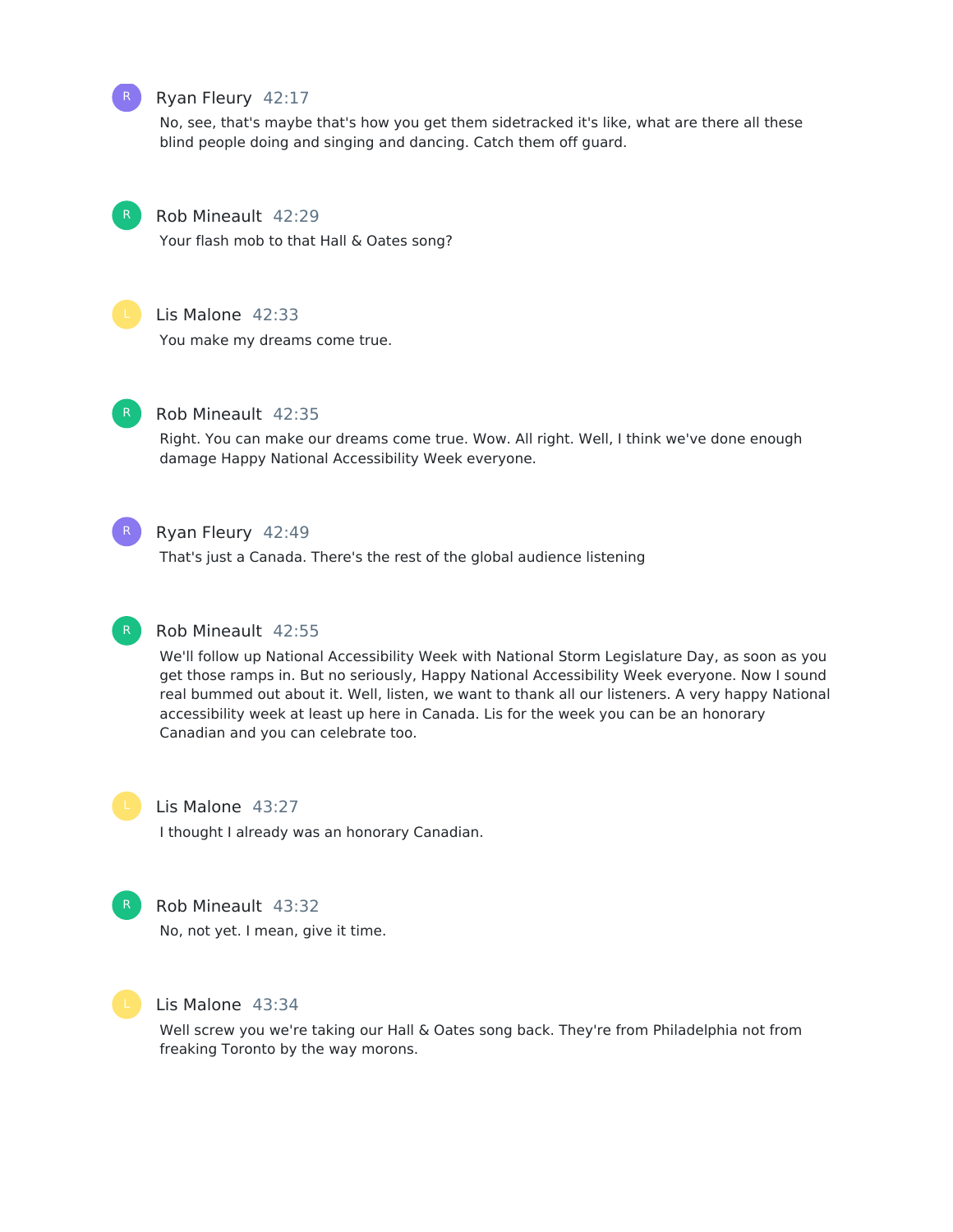

#### Rob Mineault 43:46

See? I'm telling you man we just got whenever we whenever we don't have a guest we just we get mean.

Ryan Fleury 43:54 It's the seltzer.

Lis Malone 44:08 What's your excuse Ryan?

Ryan Fleury 44:09 That's just me. I'm a grumpy old man.



Rob Mineault 44:11 Yeah, that's true.



Ryan Fleury 44:13 Absolutely. Zero tolerance for shit anymore.

Rob Mineault 44:18 Truth is being hurled today.



Ryan Fleury 44:24 You can't handle the truth.



Rob Mineault 44:30

all right, all right. That's enough. Okay. Okay, no, just let me wish everybody Happy National Accessibility Week so we can get outta here.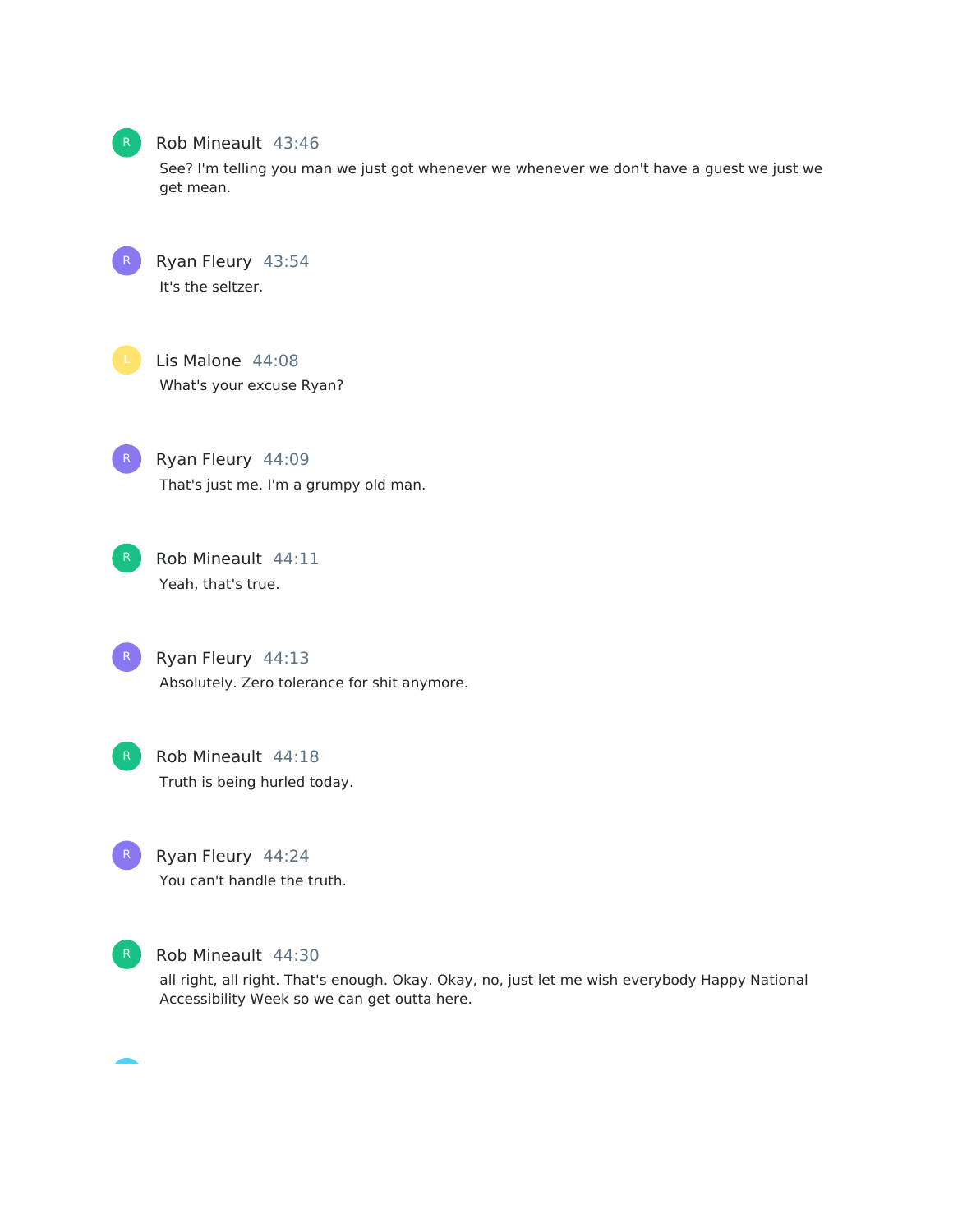Steve Barclay 44:37 You did that already.

> Rob Mineault 44:39 Okay, fine. Whatever. Okay. So



#### Lis Malone 44:49

Let me throw out something a little warm and fuzzy.

## Rob Mineault 44:52

Just a minute okay, just let me finish.



## Lis Malone 45:07

There will be no warm and fuzzies in this podcast episode.



#### Rob Mineault 45:19

Everybody national Happy National Accessibility Week, we will post the links in the show notes to all the events that are going on. Okay, now give me your warm and fuzzy.



### Lis Malone 45:27

I was just going to extend a thank you to all of the organizations and business owners and and parts of Canada and the US who are voluntarily being accessible to everybody without the ACA.



# Rob Mineault 45:46

Or the ADA.



#### Lis Malone 45:47

Well, we got the ADA, so there they have to be nice, or I'm gonna sue your ass.



#### Rob Mineault 45:55

She'll do it too. Yeah, well, I agree. Okay, that's it. We're done talking about accessibility. That's it. That's the show. Hey, Ryan.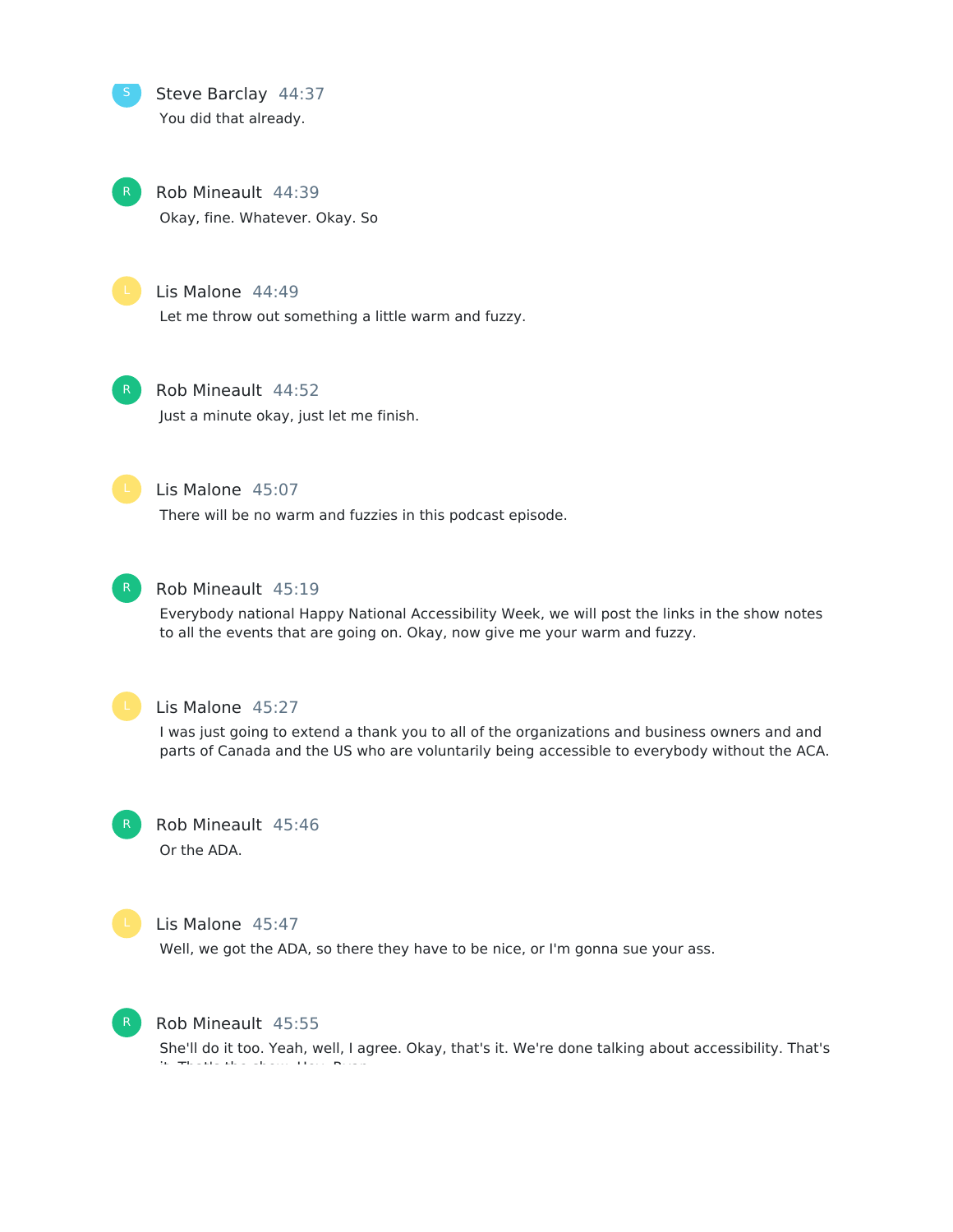it. That's the show. Hey, Ryan.

Ryan Fleury 46:16 Rob. R

> Rob Mineault 46:18 Hi.



Ryan Fleury 46:19

Hi. So that's about do it for us this week.



Rob Mineault 46:22

No, it's not. Hey, man, it's so hard to break after seven years. Bring a new person on the show and then make me go to her. Hey, Lis.



Lis Malone 46:32 Hi. Yeah, yes, Rob. Hi.



Rob Mineault 46:35 Where can people find us?



Lis Malone 46:38

They can find me at the bar, but they can find us www.atbanter.com



Rob Mineault 46:45

They can also drop us an email if they so desire at cowbell@atbanter.com.



Steve Barclay 46:54

And when they get completely inebriated on their hard seltzer, and they want to throw their voice out there on social media and express their outrage, they can do that both on Twitter and Facebook. And maybe a little on Instagram.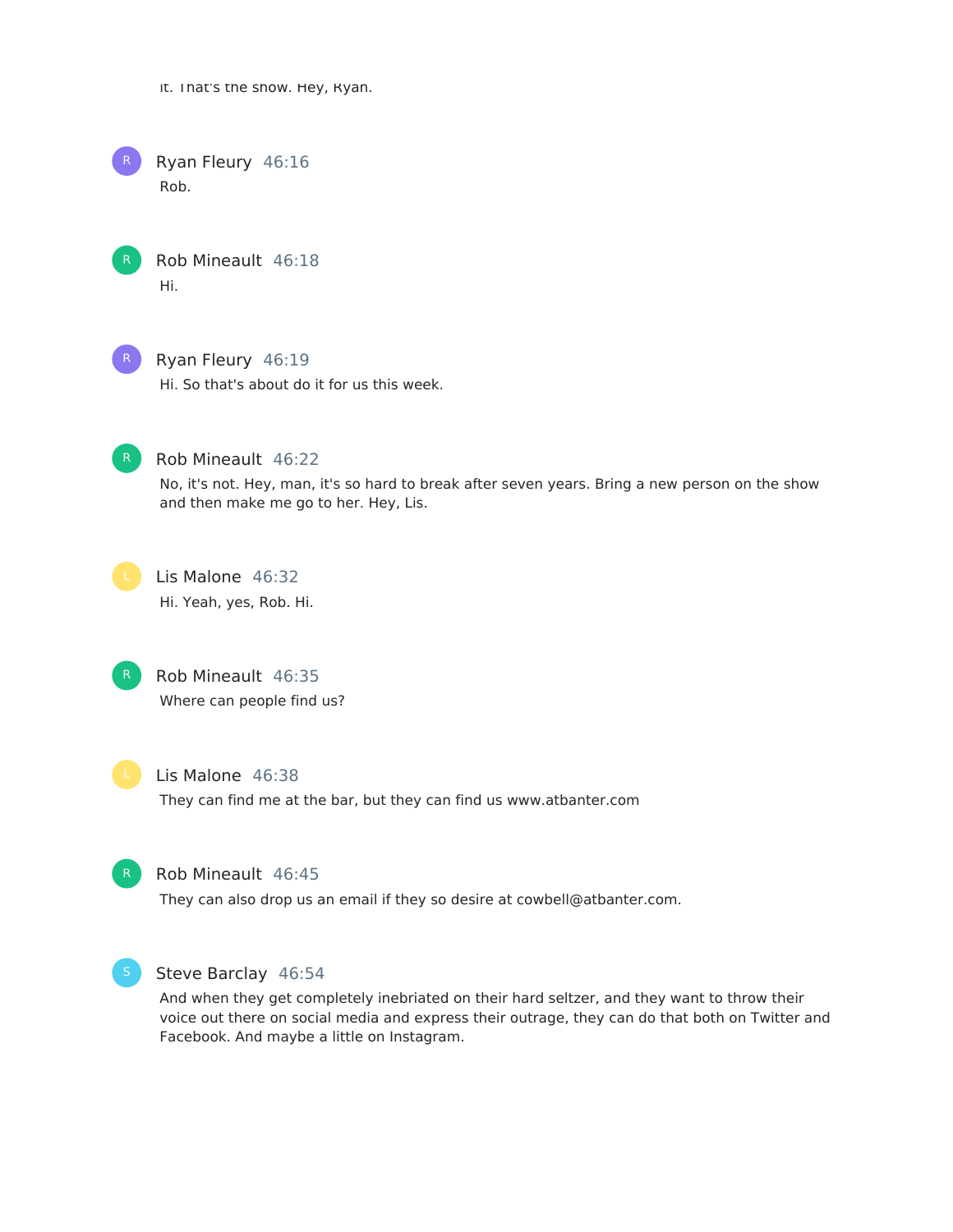## Rob Mineault 47:09

Just a little just a tip. Yeah. I'm just thinking if there's another Hall & Oates song that would be more applicable. They must have have a better song than thatfor a goal. I can't think of any.



## Lis Malone 47:29

If anyone knows the the reason why they used that song, please email us because I really need to know.



Rob Mineault 47:36 Any Montreal Canadian fans



Ryan Fleury 47:40 No, Toronto Maple Leaf fans.



Rob Mineault 47:44 Whatever.



#### Steve Barclay 47:46

Let's see. Okay, it's the Toronto Maple Leafs. It's the Toronto Maple Leafs. So let's see. How about You've Lost That Loving Feeling?



Rob Mineault 47:55 Oh, perfect. I love it.





Rob Mineault 47:57 there you go. That's perfect.